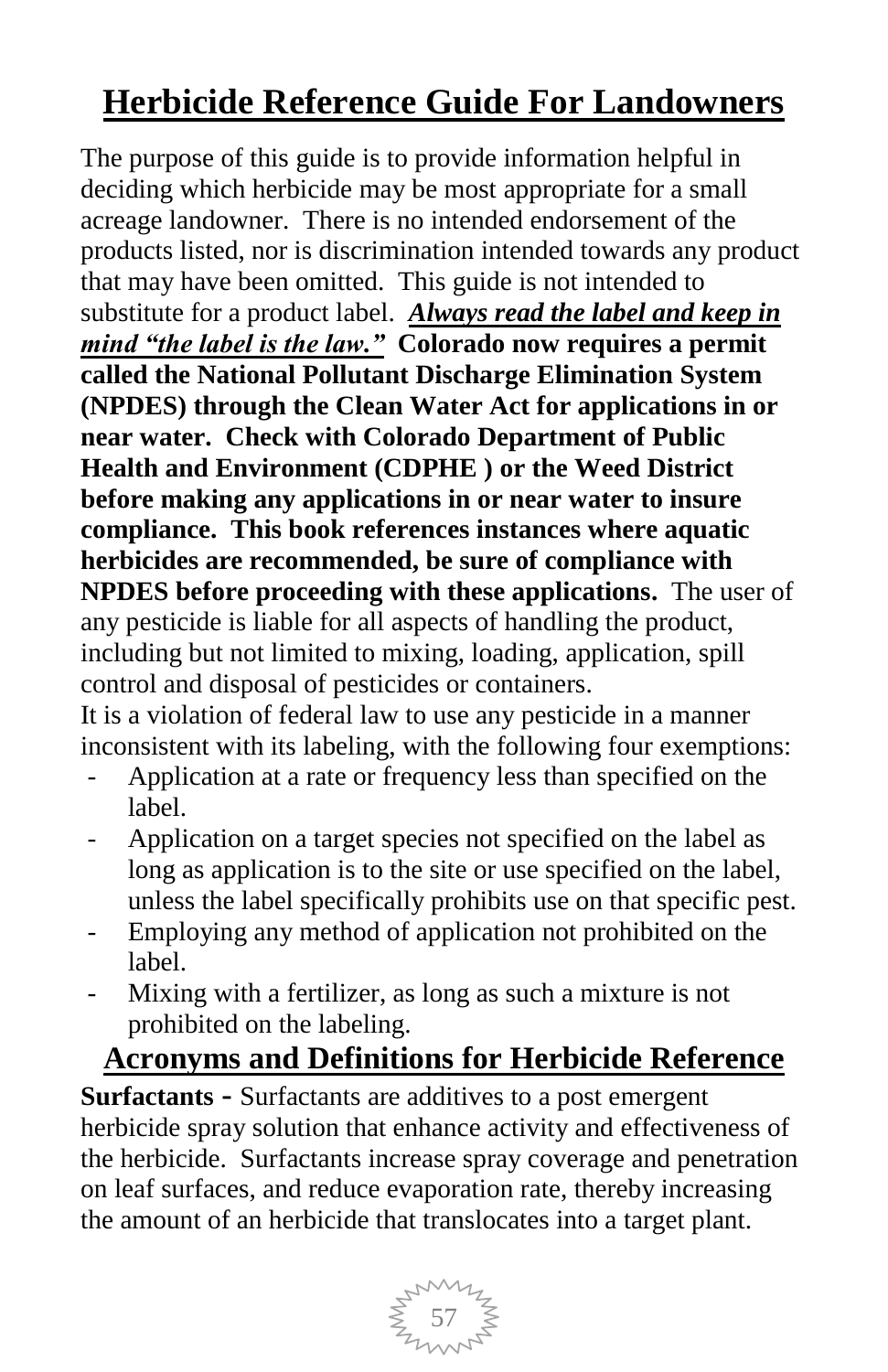A common question is whether a detergent soap will suffice as a surfactant or not. The best answer is to use the recommended surfactant designed to enhance the activity of a specific herbicide. When a user is investing time and money into a weed management project, why jeopardize success over such a minor cost.

Surfactants recommended for the herbicides listed in this guide:

- **COC** Crop oil concentrate is a petroleum oil based product, typically applied at a rate of 1 quart/acre, recommended for use with imazapyr and triclopyr on cut-stump treatments.
- **MSO -** Methylated seed oil is a plant oil derivative, typically applied at a rate of 1 quart/acre, for use with imazapic and quinclorac. Often used with other herbicides when applied over weed species with very waxy or hairy leaves such as common mullein or Dalmatian toadflax.
- **NIS -** Nonionic surfactant is an organic compound usually mixed in at  $0.25 - 0.50$  % volume per volume ratio for example .25%  $v/v = 1$  oz per 3 gal, for use with all other herbicides listed in this guide. This surfactant is absolutely essential for chlorsulfuron, metsulfuron methyl, and rimsulfuron to be effective.

**GUP** – General Use Pesticide. Are products which are available to the general public. **All herbicides listed in this guide are general use unless otherwise specified.**

**MSDS** – Material Safety Data Sheet. A technical bulletin that supplements information found on the product label. This bulletin provides detailed descriptions of a product"s physical properties and toxicity, and provides users and emergency personnel with the proper procedures for handling and working with that substance.

**Pesticide Label** – A legal document located on the pesticide container that provides information concerning the safe and effective use of the pesticide. It is a violation of federal pesticide laws to use any pesticide in a manner inconsistent with its labeling.

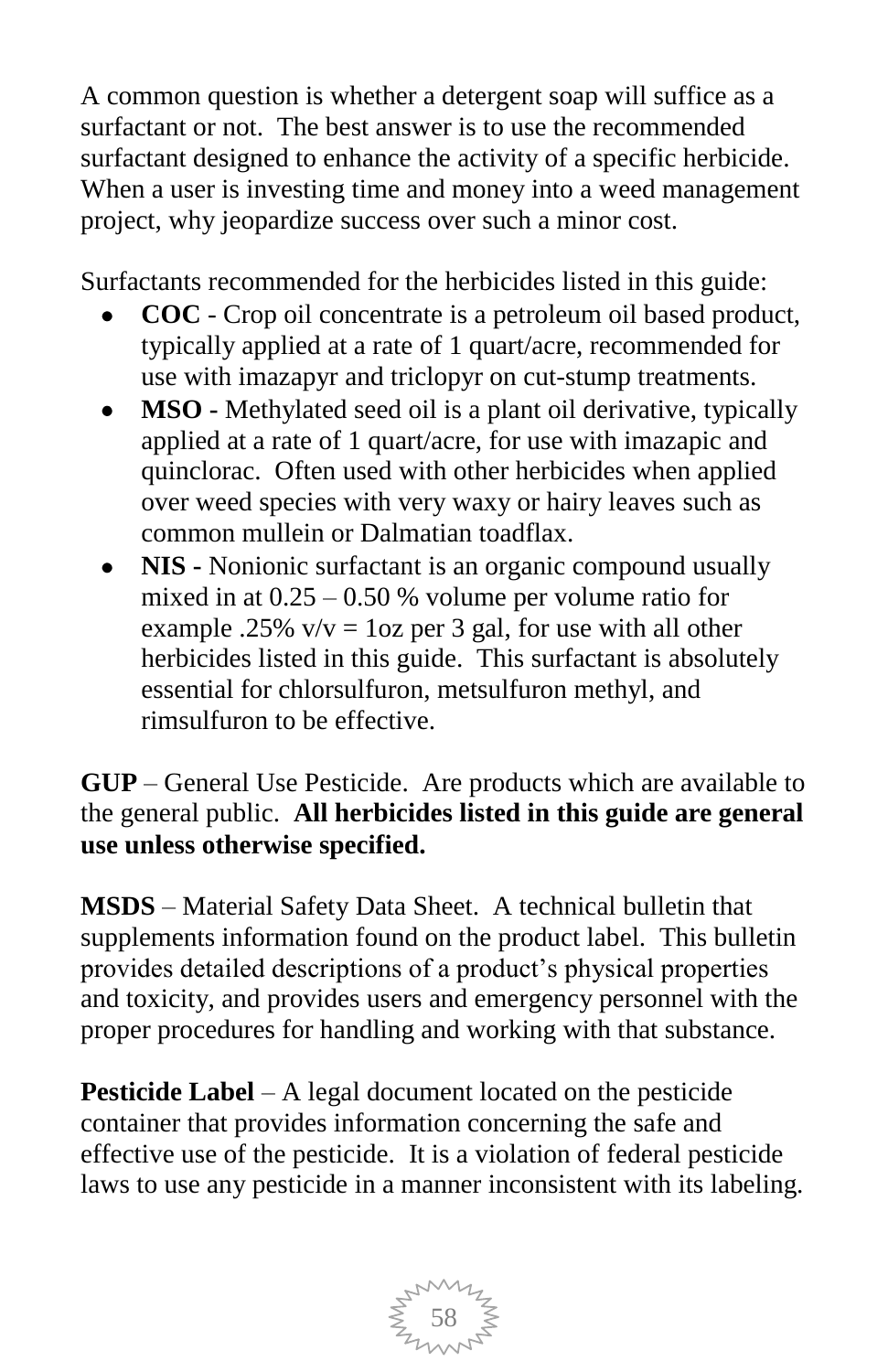**PPE** – Personal Protective Equipment (gloves, apron, eye safety glasses, etc.). The required PPE for a specific compound is listed under the "Hazards to Humans" section on the label. Always use protective equipment specified on the label. The most serious risk of exposure from chemicals is during handling and mixing operations with the concentrated product.

**Re-entry interval** - Period of time immediately after a pesticide application when agricultural employees may not enter a pesticide treated area without protective clothing.

**RUP** – Restricted Use Pesticide. The "Restricted Use" classification restricts the purchase of a product, and its uses, to a licensed commercial, private, or public applicator.

**Landowners wishing to purchase and apply restricted use pesticides can obtain a Private Applicator"s License through the Colorado Department of Agriculture. Information is available at 303-239-4186 or at:** 

### **[http://www.colorado.gov/cs/Satellite/Agriculture-](http://www.colorado.gov/cs/Satellite/Agriculture-Main/CDAG/1178305424099)**

### **[Main/CDAG/1178305424099](http://www.colorado.gov/cs/Satellite/Agriculture-Main/CDAG/1178305424099)**

**Signal Words** – Indicate the toxicity and/or hazards associated with the use of the pesticide. Pre-mix herbicides will always have the highest toxicity level of the mixed active ingredients.

- **Caution** Category 3 or 4, least toxic. 1 ounce to 1 pint swallowed lethal to an adult.
- **Warning** Category 2.  $1 3$  teaspoons swallowed lethal to an adult.
- Danger/Poison **Category 1**, most toxic. 1-3 drops swallowed lethal to an adult.

**Toxicity** – Measured by  $LD_{50}$  (lethal dose, 50%), describes the dose of a pesticide that will kill ½ of a group of test animals from a single dose. A pesticide with a lower  $LD_{50}$  is more toxic than one with a higher number because it takes less of the pesticide to kill half of the test animals.

To obtain more comprehensive information regarding Colorado and Federal pesticide laws and regulation, and an overview of the CSU Pesticide Safety Education Program, see: [www.colostate.edu/Depts/SoilCrop/extension/CEPEP](http://www.colostate.edu/Depts/SoilCrop/extension/CEPEP)

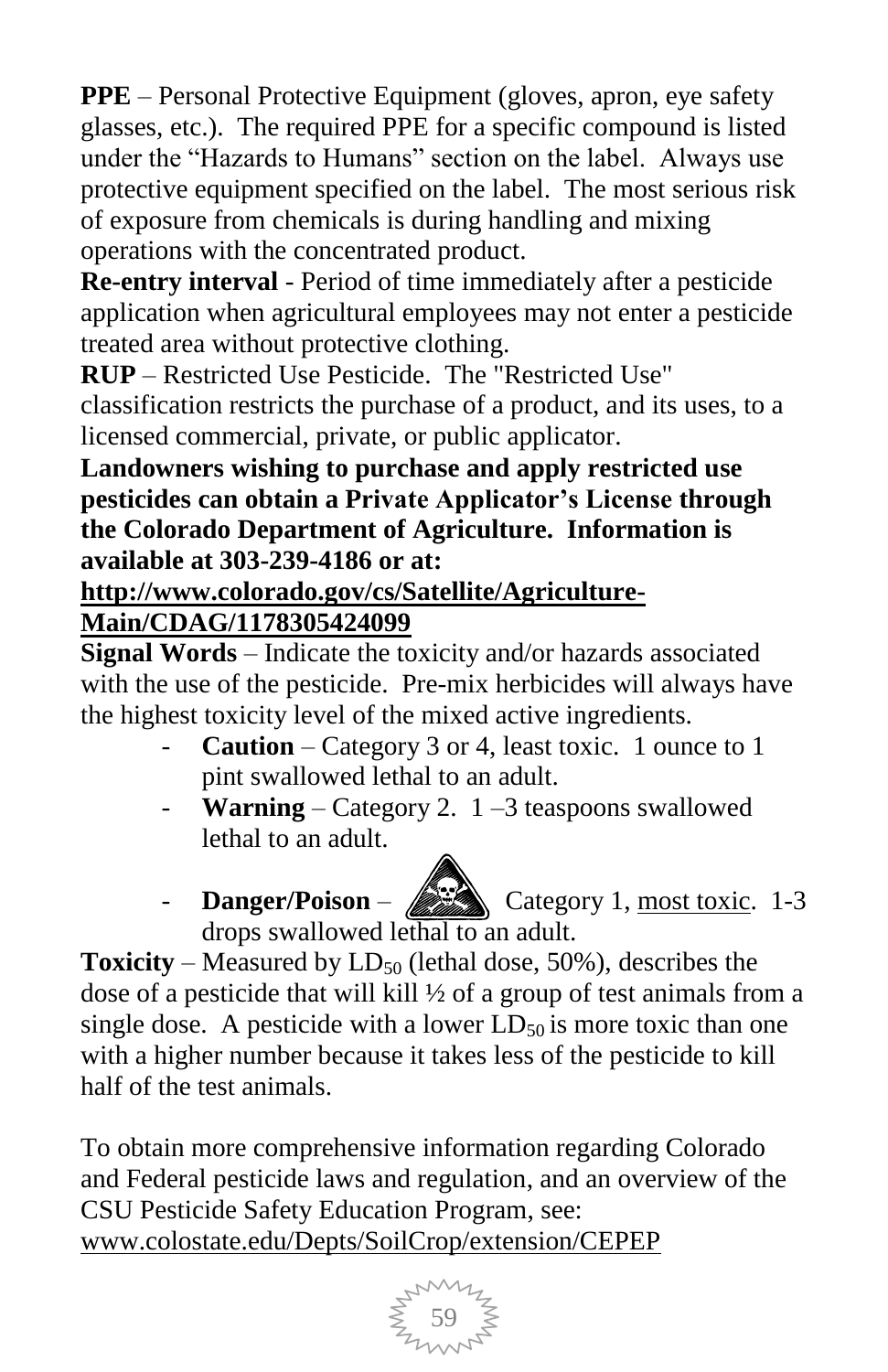# **Herbicide Index**

| <b>Brand name</b>   | <b>Active ingredient</b>      | <b>Remarks</b> | Page #          |
|---------------------|-------------------------------|----------------|-----------------|
| Ally                | Metsulfuron methyl            |                | 73              |
| Amine 4             | $2,4-D$                       | Aquatic        | $\overline{78}$ |
| Arsenal             | Imazapyr                      |                | 72              |
| Banvel              | Dicamba                       |                | 66              |
| <b>Brash</b>        | Dicamba + $2,4$ -D            |                | 66,78           |
| Chaparral           | Aminopyralid + metsulfuron    |                | 63, 73          |
|                     | methyl                        |                |                 |
| Chopper             | Imazapyr + adjuvants          |                | 72              |
| Cimarron            | Metsulfuron methyl            |                | 73              |
| <b>Cimarron Max</b> | Metsulfuron methyl $+ 2,4$ -D |                | 66, 73,         |
|                     | + dicamba                     |                | 77              |
| Cimarron X-tra      | Metsulfuron methyl +          |                | 64,73           |
|                     | chlorsulfuron                 |                |                 |
| Clarity             | Dicamba                       |                | 66              |
| Clearcast           | Imazamox                      | Aquatic        | 70              |
| Clearstand          | Imazapyr + metsulfuron        |                | 72,73           |
|                     | methyl                        |                |                 |
| Cody                | $Clopyralid + 2,4-D$          |                | 65,73           |
| Confront            | Clopyralid + triclopyr        |                | 65, 77          |
| Crossbow            | Triclopyr + 2,4-D             |                | 77, 78          |
| Curtail             | Clopyralid + 2,4-D            |                | 65,78           |
| <b>Distinct</b>     | Diflufenzopyr + dicamba       |                | 67              |
| Ecomazapyr 2        | Imazapyr                      | Aquatic        | 72              |
| Element 3A          | Triclopyr                     | Aquatic        | 77              |
| Element 4           | Triclopyr                     |                | 77              |
| Escort              | Metsulfuron methyl            |                | 73              |
| Fallowmaster        | Dicamba + glyphosate          |                | 66, 69          |
| Forefront           | Aminopyralid + 2,4-D          |                | 63,78           |
| Formula 40          | $2,4-D$                       |                | 78              |
| Garlon 3A           | Triclopyr                     | Aquatic        | 77              |
| Garlon 4            | Triclopyr                     |                | $\overline{77}$ |
| Glean               | Chlorsulfuron                 |                | 64              |
| Grazon              | Picloram + 2,4-D              | Restricted     | 74,76           |
| Habitat             | Imazapyr                      | Aquatic        | $\overline{72}$ |
| Hardball            | $2,4-D$                       |                | 78              |
| Hi-Dep              | $2,4-D$                       |                | $\overline{78}$ |
| Imprelis            | Aminocyclopyrachlor           | Turf           | 62              |
|                     |                               |                |                 |
|                     |                               |                |                 |

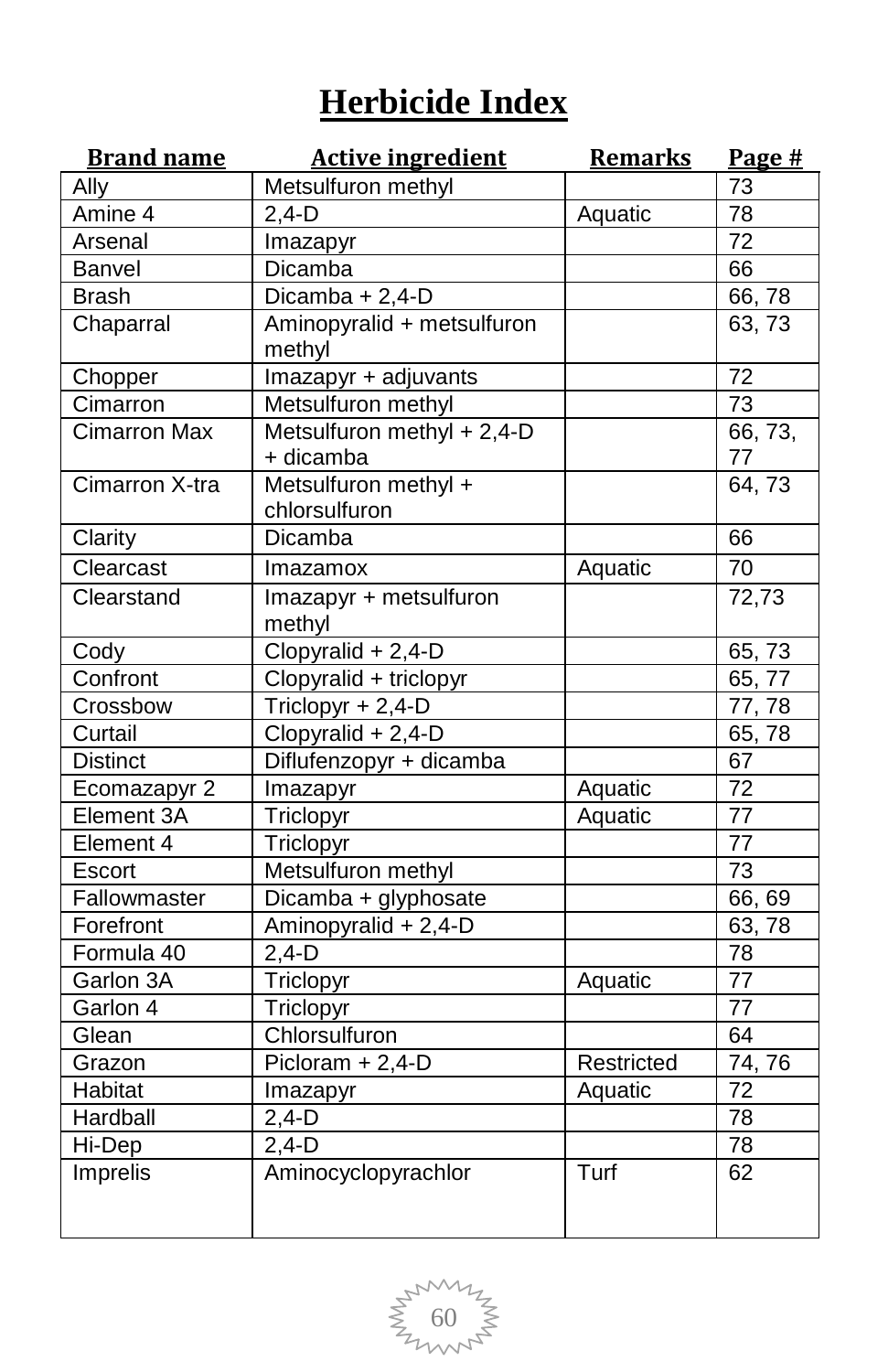| <b>Brand name</b> | <b>Active ingredient</b> | <b>Remarks</b> | Page #          |
|-------------------|--------------------------|----------------|-----------------|
| Journey           | Glyphosate + Imazapic    |                | 69, 71          |
|                   |                          |                |                 |
| Landmark          | Chlorsulfuron +          | No grazing     | 64              |
|                   | sulfometuron methyl      |                |                 |
| Landmaster        | Glyphosate + 2, 4-D      |                | 69,78           |
| Matrix            | Rimsulfuron              | No Grazing     | 76              |
| Milestone         | Aminopyralid             |                | 63              |
| Oasis             | Imazapic + 2,4-D         |                | 71,78           |
| Outlaw            | Dicamba + $2,4-D$        |                | 66,78           |
| Overdrive         | Diflufenzopyr + dicamba  |                | 67              |
| Panoramic         | Imazapic                 |                | 71              |
| Paramount         | Quinclorac               |                | 75              |
| Pathfinder II     | Triclopyr + adjuvants    |                | $\overline{77}$ |
| Pathway           | $Picloram + 2,4-D$       | Restricted     | 74, 78          |
| Perspective       | Aminocyclopyrachlor +    | No Grazing     | 62, 64          |
|                   | chlorsulfuron            |                |                 |
| Plateau           | Imazapic                 |                | 71              |
| Powerline         | Imazapyr                 |                | 72              |
| Prescott          | Triclopyr + clopyralid   |                | 65, 77          |
| Pro 60 EG         | Metsulfuron methyl       |                | $\overline{73}$ |
| Rangestar         | $Dicamba + 2,4-D$        |                | 66,78           |
| Redeem            | Clopyralid + triclopyr   |                | 65, 77          |
| Resolve           | Rimsulfuron              |                | 76              |
| Rifle             | Dicamba                  |                | 66              |
| Rodeo             | Glyphosate               | Aquatic        | 69              |
| Roundup           | Glyphosate               |                | 69              |
| Sahara            | Imazapyr + diuron        | Restricted     | $\overline{72}$ |
| Starane           | Fluroxypyr               |                | 68              |
| Sterling          | Dicamba                  |                | 66              |
| Telar             | Chlorsulfuron            |                | 64              |
| <b>Topsite</b>    | Imazapyr + diuron        | Restricted     | 72              |
| Tordon            | Picloram                 | Restricted     | $\overline{74}$ |
| Transline         | Clopyralid               |                | 65              |
| Vanquish          | Dicamba                  |                | 66              |
| Veteran 720       | Dicamba + 2,4-D          |                | 66,78           |
| Vista             | Fluroxypyr               |                | 68              |
| Weedar            | $2,4-D$                  |                | 78              |
| Weed B Gon        | Triclopyr                |                | 77              |
| Weedmaster        | Dicamba + 2,4-D          |                | 66,78           |
| Weedone           | $2,4-D$                  |                | 78              |

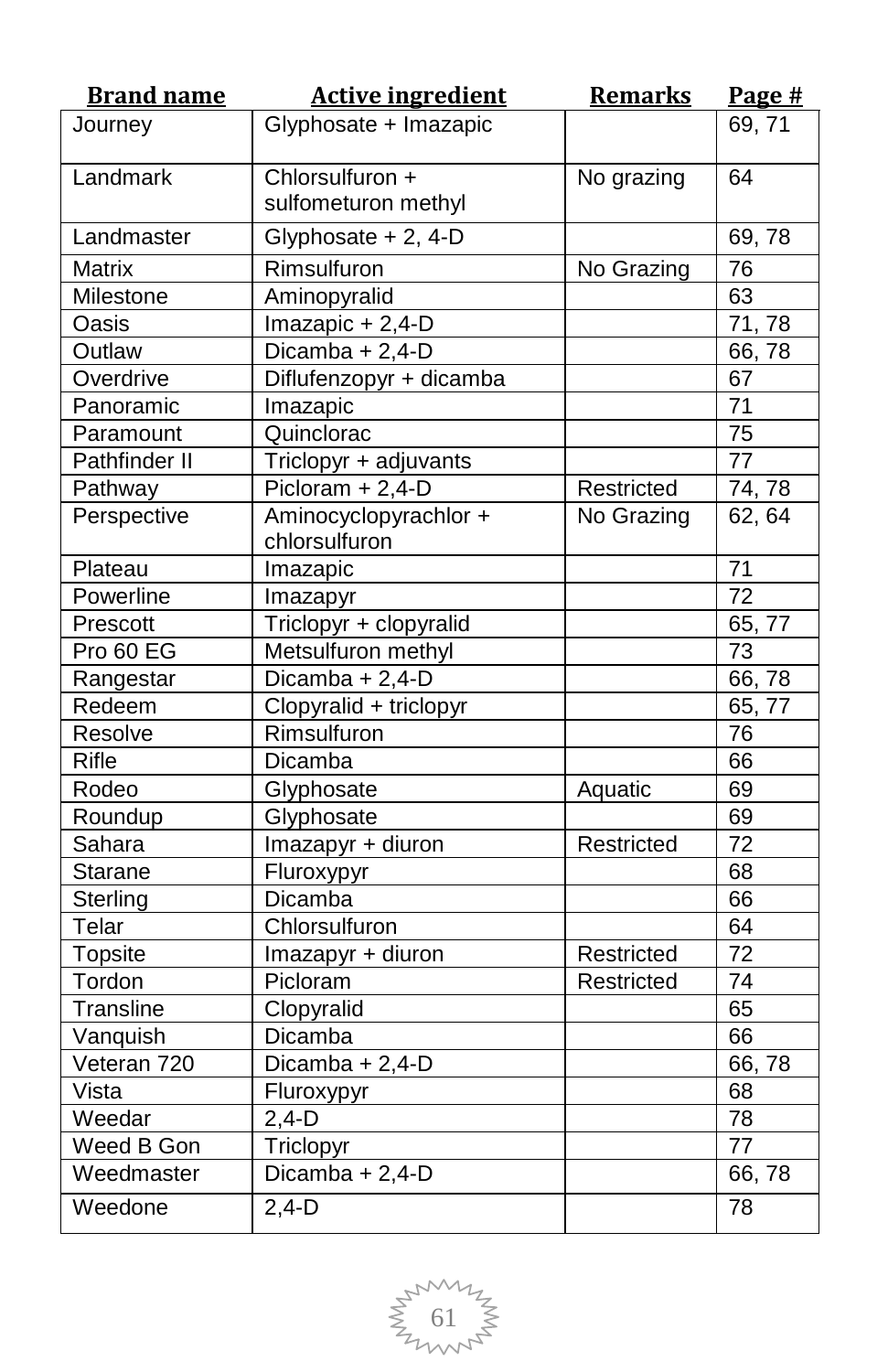# **Aminocyclopyrachlor**

**Brand Name:**

*Perspective* with Chlorsulfuron **Other Pre-mixes:**

*Streamline* with metsulfuron methyl

*Viewpoint* with metsulfuron methyl and imazapyr

|            |         |          |        | Signal word   Rainfast   Re-entry   Hay harvest   Grazing interval |
|------------|---------|----------|--------|--------------------------------------------------------------------|
| (toxicity) | period  | interval | (days) | (days)                                                             |
| Caution    | 4 hours | NA       | NA     | NA                                                                 |

### **Dry formulation for use in:**

- Non-cropland sites such as rights-of-way, industrial sites and fence rows.
- **Range & pasture label pending – current label restricts livestock grazing and haying for 1 year following application.**

### **Environmental characteristics:**

- Can be applied to water"s edge, do not apply directly to  $\bullet$ water. Not for use on irrigation ditchbanks.
- Active on target plants through foliar and root uptake.
- **Applications to newly seeded grasses or under desirable trees and shrubs may cause injury.**
- The use of a nonionic surfactant, at a minimum rate of .25% volume/volume (1oz/3 gal), is essential.
- Perspective is a dry formulation that requires vigorous agitation to go into solution. For sprayer tanks that do not provide agitation it is best to fill halfway with water, create slurry in a separate container (mix enough water and granules to agitate until granules are totally dissolved) of the measured herbicide, then add to tank to ensure the product goes into solution.

### **Primary target species:**

- Perspective provides excellent control of the noxious weed species listed in this reference guide, with the exception of any grass species.
- **CSU / Larimer County Weed District field trials have shown Perspective to be the most effective treatment for control of leafy spurge and field bindweed.**

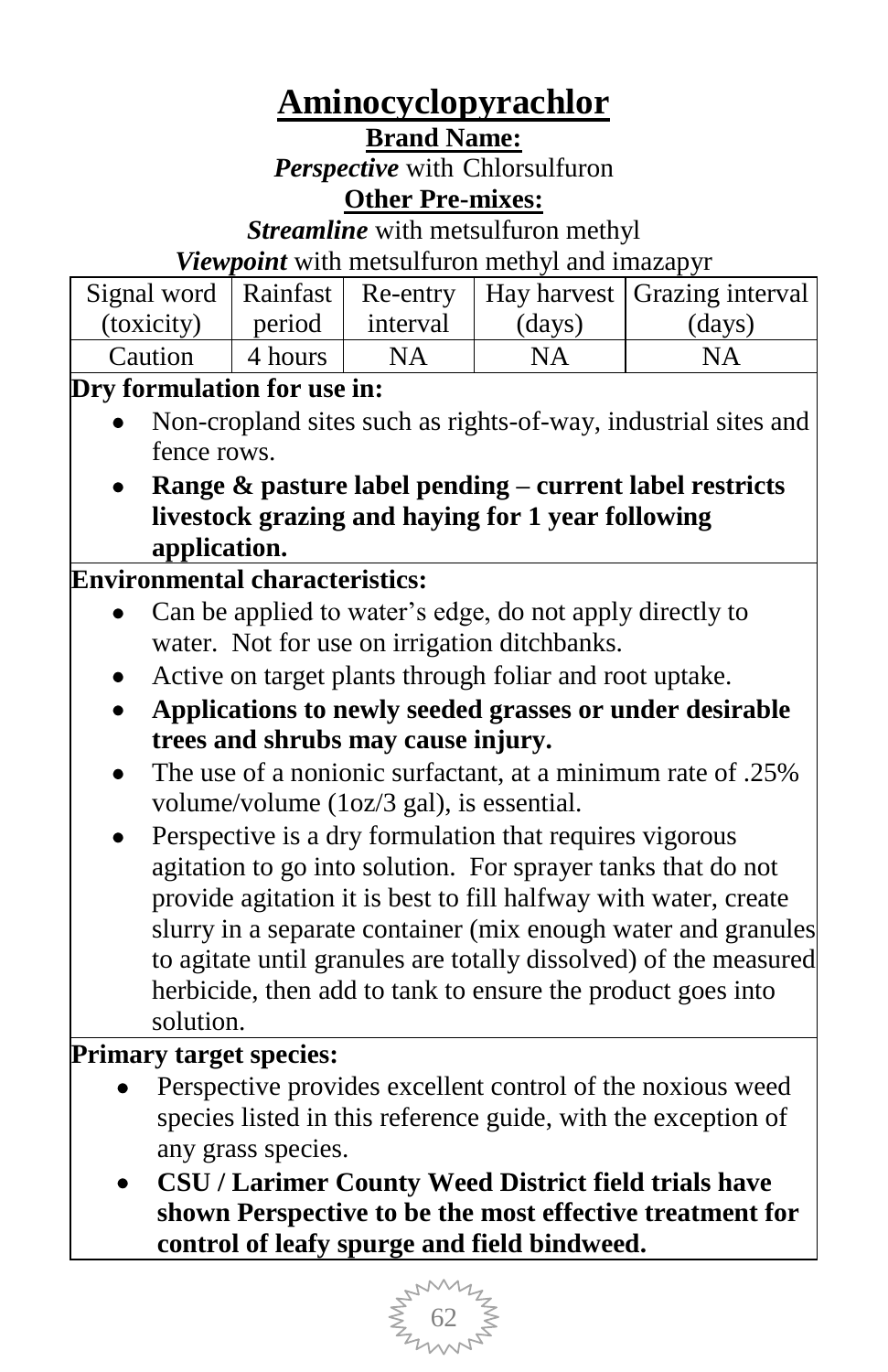# **Aminopyralid**

### **Brand Name:**

### *Milestone*

#### **Pre-mixes:**

*Opensight* with metsulfuron methyl *Forefront* with 2,4-D *Capstone* with triclopyr

| Signal word                  | Rainfast                                                 | Re-entry | Hay     | Grazing  |  |
|------------------------------|----------------------------------------------------------|----------|---------|----------|--|
| (toxicity)                   | period                                                   | interval | harvest | interval |  |
|                              |                                                          |          | (days)  | (days)   |  |
| Caution                      | 2 hours                                                  | 12 hours |         |          |  |
| Liquid formulation, used in: |                                                          |          |         |          |  |
|                              | Dange & pacture non cropland sites such as rights of way |          |         |          |  |

#### Range & pasture, non-cropland sites such as right **Environmental characteristics** :

- Can be applied to water"s edge; do not apply directly to water.
- Active on target plants through foliar and root uptake.
- Not for use on irrigation ditchbanks.
- Caution under certain tree species. See Label.

### **Primary target species** :

- Canada thistle, biennial thistles, knapweeds, common mullein, common teasel, oxeye daisy, sunflowers, cinquefoil, absinth wormwood, hawkweeds. (Plants of composite, legume, and polygonum families).
- Not effective for controlling grass species, kochia, bindweed, leafy spurge, toadflax, houndstongue, or most mustard species.
- **Milestone is the most frequently recommended product for control of Canada thistle and biennial thistles in range and pasture.**

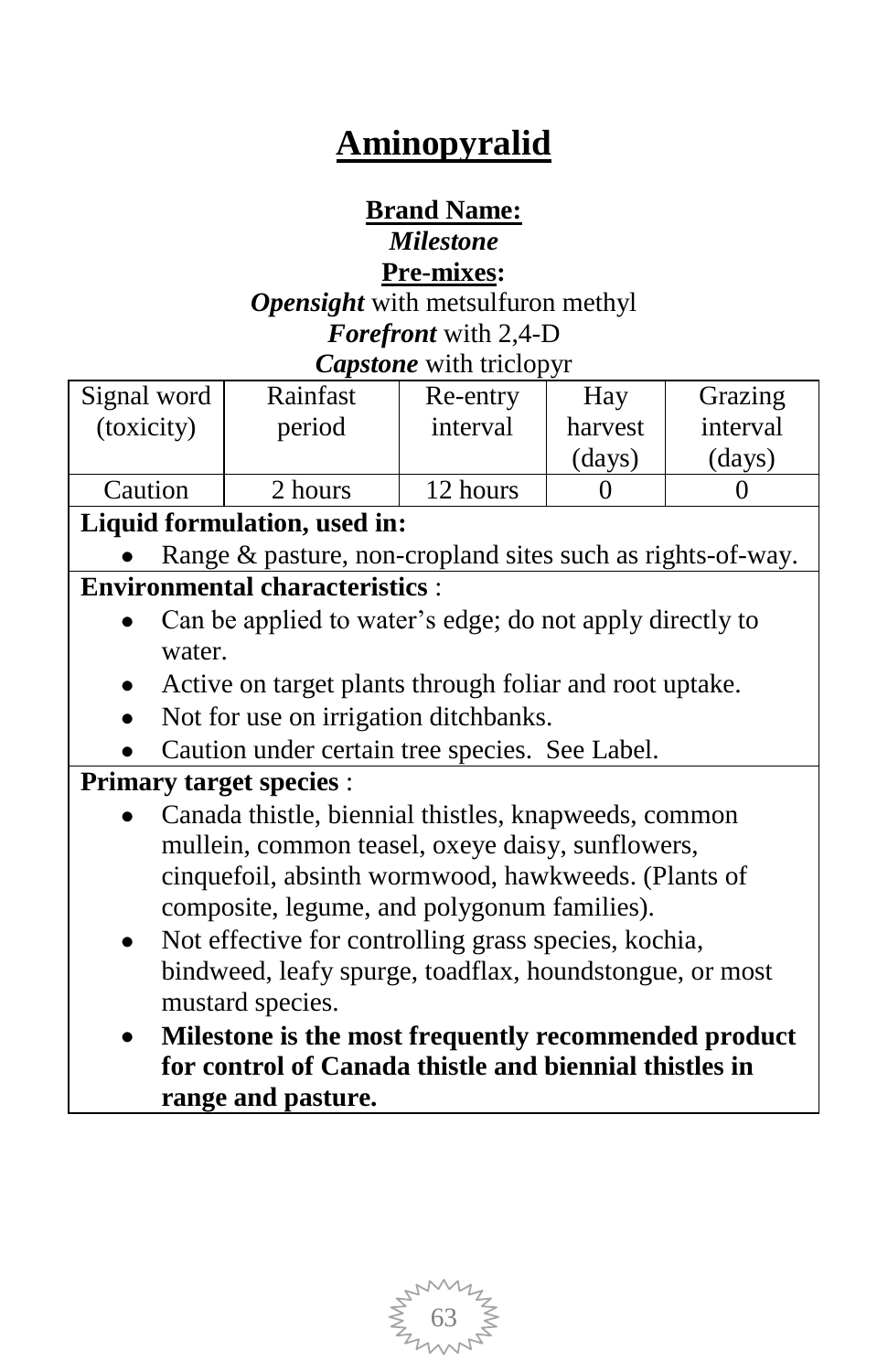## **Chlorsulfuron**

**Brand Name***:*

*Telar, Glean*

**Pre-mixes:**

### *Cimarron X-tra* with metsulfuron methyl, **Perspective** with aminocyclopyrachlor, *Landmark* with sulfometuron methyl

|                                  |         |         |        | Signal word   Rainfast   Re-entry   Hay harvest   Grazing interval |
|----------------------------------|---------|---------|--------|--------------------------------------------------------------------|
| $(toxicity)$   period   interval |         |         | (days) | (days)                                                             |
| Caution                          | 4 hours | 4 hours | ∩∗     | ∩∗                                                                 |

### **Dry formulation used in:**

Range & pasture, non-crop and industrial sites**.**

### **Environmental characteristics:**

- Can be applied to water"s edge; not directly to water.
- Chlorsulfuron has soil residual activity and is active on weeds through foliar and root uptake.
- The use of a nonionic surfactant, at a minimum rate of .25% volume/volume (1oz/3 gal), is essential.
- Chlorsulfuron is a dry formulation that requires vigorous agitation to go into solution. For sprayer tanks that do not provide agitation it is best to fill halfway with water, create slurry in a separate container (mix enough water and granules to agitate until granules are totally dissolved) of the measured herbicide, then add to tank to ensure the product goes into solution.

### **Primary target species:**

- Mustard, biennial thistles, houndstongue, common mullein, common teasel, puncturevine (pre and post emergence), Dalmatian and yellow toadflax.
- Not effective for controlling most grass species, kochia, knapweed species, or bindweed.
- The pre-mix "Landmark" provides excellent pre and post emergent control of cheatgrass and feral rye. Landmark does not have a range & pasture label, treated areas cannot be grazed or hayed for 1 year after application.
- **Telar, applied at 2.0 oz product/acre with MSO, provides very effective control of Dalmatian toadflax**.

\*Restriction dependant on rate of application

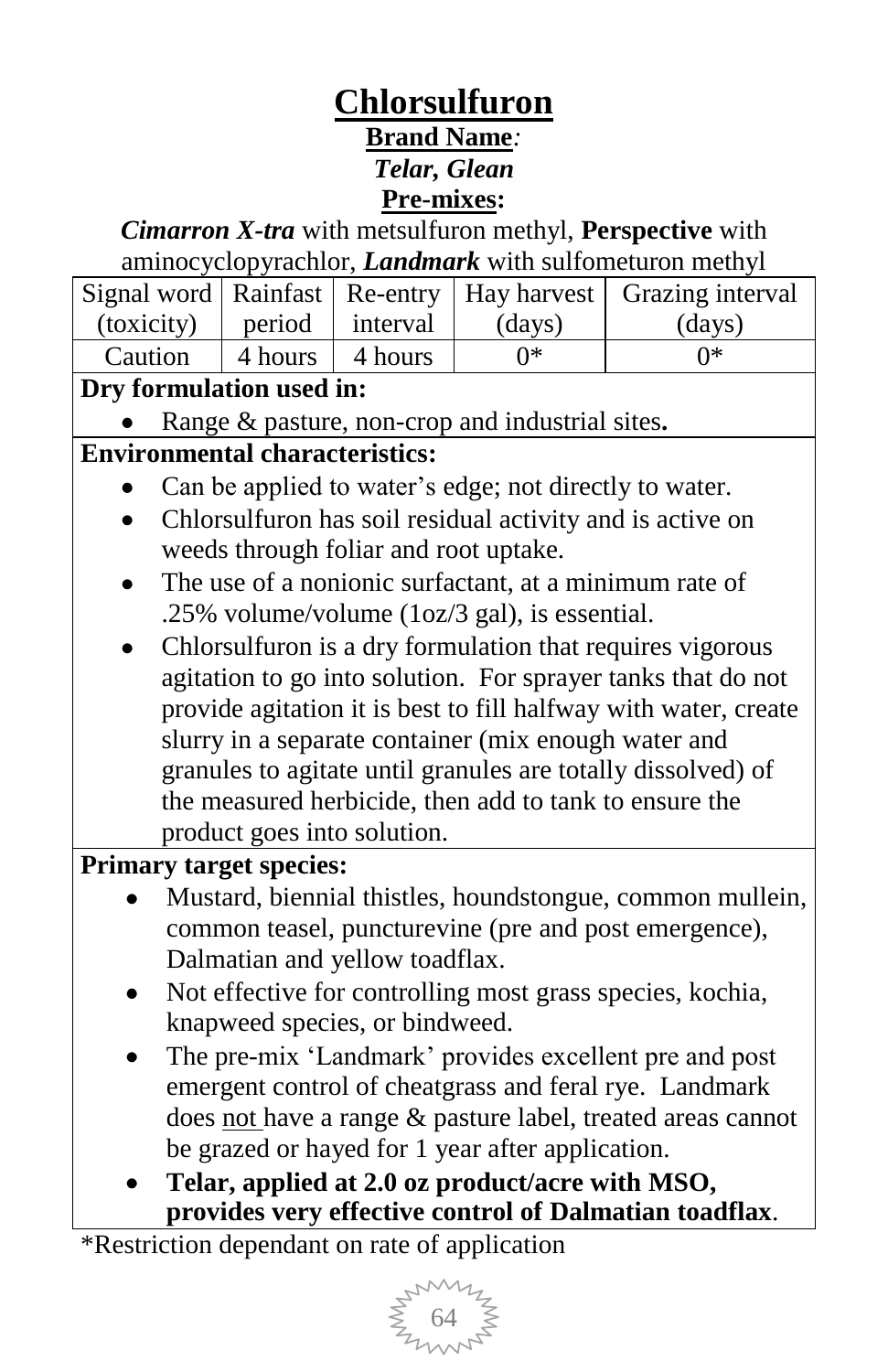# **Clopyralid**

### **Brand Name**:

### *Transline, Lontrel, Stinger* **Pre-mixes:** *Curtail, Cody* with 2,4-D

# *Redeem, Confront, Prescott* with triclopyr

| Signal word                           | Rainfast           | Re-entry                                                 | Hay               | Grazing  |
|---------------------------------------|--------------------|----------------------------------------------------------|-------------------|----------|
| (toxicity)                            | period             | interval                                                 | harvest           | interval |
|                                       |                    |                                                          | (days)            | (days)   |
| Caution                               | 2 hours            | 12 hours                                                 | $\mathbf{\Omega}$ | 0        |
| Liquid formulation used in:           |                    |                                                          |                   |          |
|                                       |                    | Range & pasture, forest land, and rights-of-way.         |                   |          |
|                                       | Cropland and turf. |                                                          |                   |          |
| <b>Environmental characteristics:</b> |                    |                                                          |                   |          |
|                                       |                    | Water soluble, should not be applied near water.         |                   |          |
|                                       |                    | Some soil activity but not as persistent as Tordon.      |                   |          |
|                                       |                    | Transline can be safely applied near trees and shrubs.   |                   |          |
|                                       |                    | Active on target plants primarily through foliar uptake, |                   |          |
|                                       |                    | with root uptake to a lesser degree.                     |                   |          |
| <b>Primary target species:</b>        |                    |                                                          |                   |          |
|                                       |                    | Canada thistle, biennial thistles, knapweeds, common     |                   |          |
|                                       |                    | teasel, oxeye daisy, sunflowers.                         |                   |          |
|                                       |                    | Not effective for controlling grass species, kochia,     |                   |          |
|                                       |                    | bindweed, leafy spurge, toadflax, houndstongue, or most  |                   |          |
| mustard species.                      |                    |                                                          |                   |          |
|                                       |                    | Safe to use over seedling grasses to control Canada      |                   |          |
|                                       |                    | thistle and other listed weed species on re-vegetation   |                   |          |
| sites.                                |                    |                                                          |                   |          |

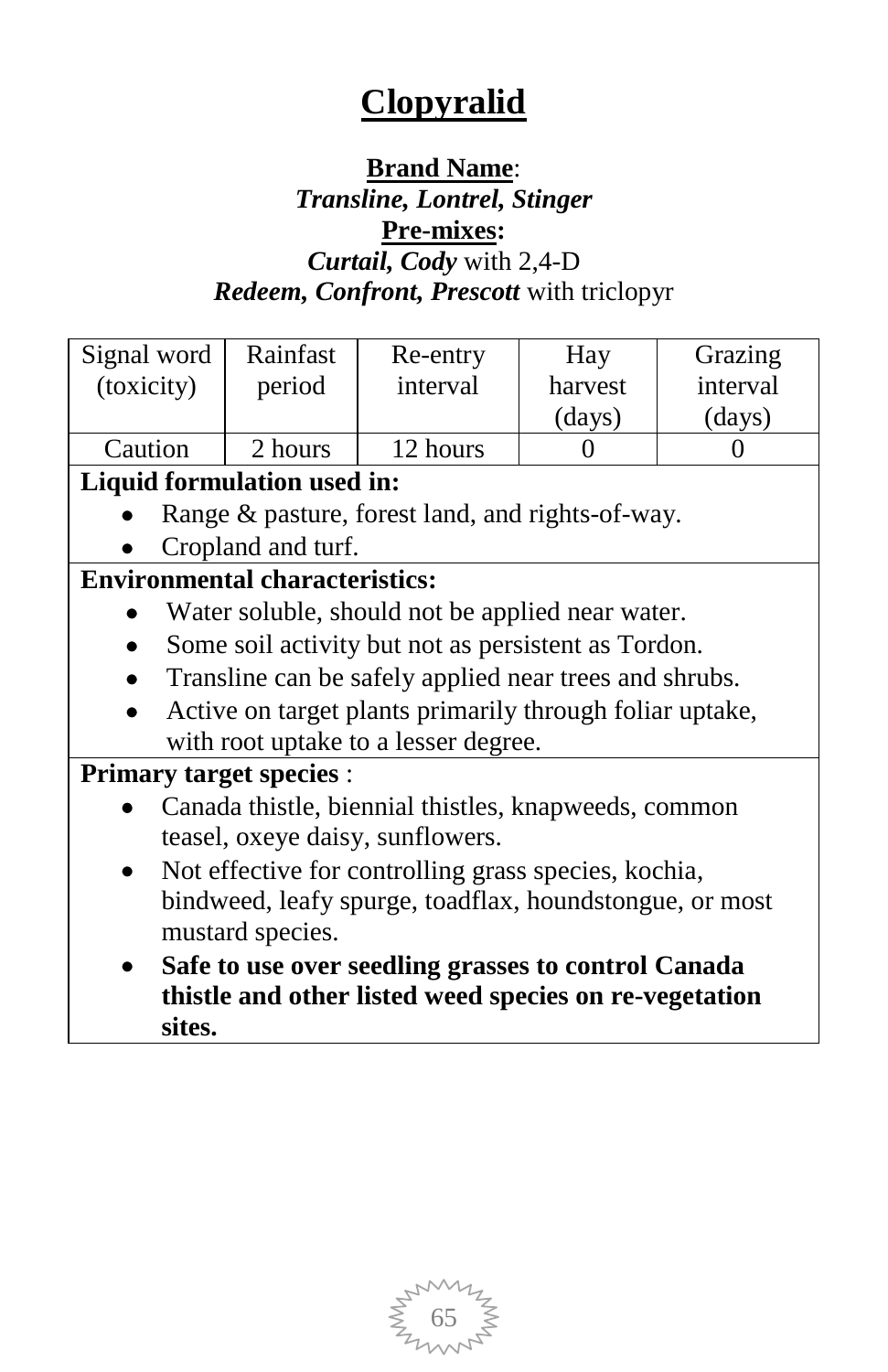## **Dicamba**

### **Brand Name:**

### *Banvel, Clarity, Rifle, Sterling, Vanquish* **Pre-mixes:**

*Brash, Outlaw, Rangestar, Veteran 720, Weedmaster* with 2,4-D *Fallowmaster* with glyphosate

|                                                    |            |                                       | r anowmasier when gryphosale                               |            |          |
|----------------------------------------------------|------------|---------------------------------------|------------------------------------------------------------|------------|----------|
| Signal word                                        |            | Rainfast                              | Re-entry                                                   | Hay        | Grazing  |
| (toxicity)                                         |            | period                                | interval                                                   | harvest    | interval |
|                                                    |            |                                       |                                                            | (days)     | (days)   |
| Caution                                            |            | 4 hours                               | 24 hours                                                   | $37 - 70*$ | 0        |
|                                                    |            | Liquid formulation used in:           |                                                            |            |          |
|                                                    |            |                                       | Range & pasture, crops, rights-of-way, and turf.           |            |          |
|                                                    |            | <b>Environmental characteristics:</b> |                                                            |            |          |
|                                                    |            |                                       | Water soluble, should not be applied near water.           |            |          |
|                                                    |            |                                       | Active on target plants primarily through foliar uptake,   |            |          |
|                                                    |            |                                       | with root uptake to a lesser degree.                       |            |          |
|                                                    |            |                                       | Do not apply near desirable trees and shrubs.              |            |          |
|                                                    |            |                                       | Higher rates can cause injury to buffalograss.             |            |          |
|                                                    |            |                                       | Dicamba is a volatile product that can damage off-target   |            |          |
|                                                    |            |                                       | vegetation through vapor drift. Do not use when            |            |          |
|                                                    |            |                                       | temperatures are expected to exceed 85 degrees Fahrenheit  |            |          |
|                                                    |            | within 24 hours of application.       |                                                            |            |          |
|                                                    |            | <b>Primary target species:</b>        |                                                            |            |          |
|                                                    |            |                                       | Kochia and many other annual broadleaf species. At higher  |            |          |
|                                                    |            |                                       | rates can be used for suppression of Canada thistle, field |            |          |
|                                                    |            | bindweed and biennial thistles.       |                                                            |            |          |
|                                                    |            |                                       | Not effective for controlling grass species.               |            |          |
| Dicamba is the most frequently recommended product |            |                                       |                                                            |            |          |
|                                                    |            |                                       | used to selectively control kochia in established          |            |          |
|                                                    | grassland. |                                       |                                                            |            |          |

\*Restriction dependant on rate of application

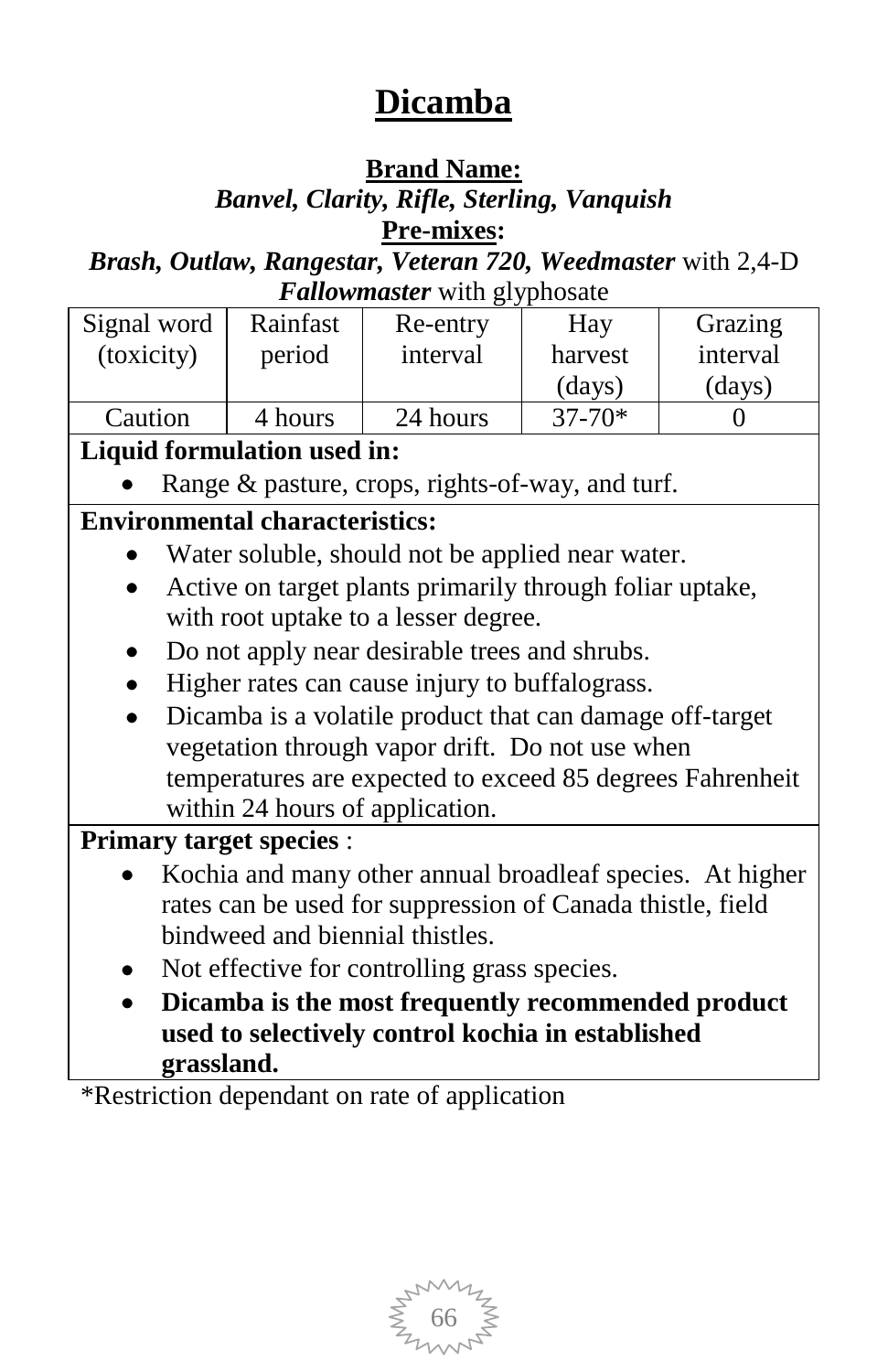# **Diflufenzopyr**

### **Brand Name:**

*Overdrive, Distinct* – premixes with dicamba (Diflufenzopyr is not sold alone, available in a premix only)

| Grazing                                                         |  |  |  |  |  |
|-----------------------------------------------------------------|--|--|--|--|--|
| interval                                                        |  |  |  |  |  |
| (days)                                                          |  |  |  |  |  |
|                                                                 |  |  |  |  |  |
| Dry formulation used in:                                        |  |  |  |  |  |
|                                                                 |  |  |  |  |  |
|                                                                 |  |  |  |  |  |
| Primarily absorbed through foliar applications, soil uptake     |  |  |  |  |  |
|                                                                 |  |  |  |  |  |
|                                                                 |  |  |  |  |  |
|                                                                 |  |  |  |  |  |
| Diflufenzopyr is a dry formulation that requires vigorous       |  |  |  |  |  |
| agitation to go into solution. For sprayer tanks that do not    |  |  |  |  |  |
| provide agitation it is best to fill halfway with water, create |  |  |  |  |  |
|                                                                 |  |  |  |  |  |
| granules to agitate until granules are totally dissolved) of    |  |  |  |  |  |
|                                                                 |  |  |  |  |  |
|                                                                 |  |  |  |  |  |
|                                                                 |  |  |  |  |  |
|                                                                 |  |  |  |  |  |
| higher rates can be used for suppression of Canada thistle,     |  |  |  |  |  |
|                                                                 |  |  |  |  |  |
|                                                                 |  |  |  |  |  |
|                                                                 |  |  |  |  |  |
|                                                                 |  |  |  |  |  |
| aminocylopyrachlor, clopyralid, picloram, quinclorac and        |  |  |  |  |  |
|                                                                 |  |  |  |  |  |
|                                                                 |  |  |  |  |  |
| tank mix provides very effective control of leafy spurge.       |  |  |  |  |  |
|                                                                 |  |  |  |  |  |

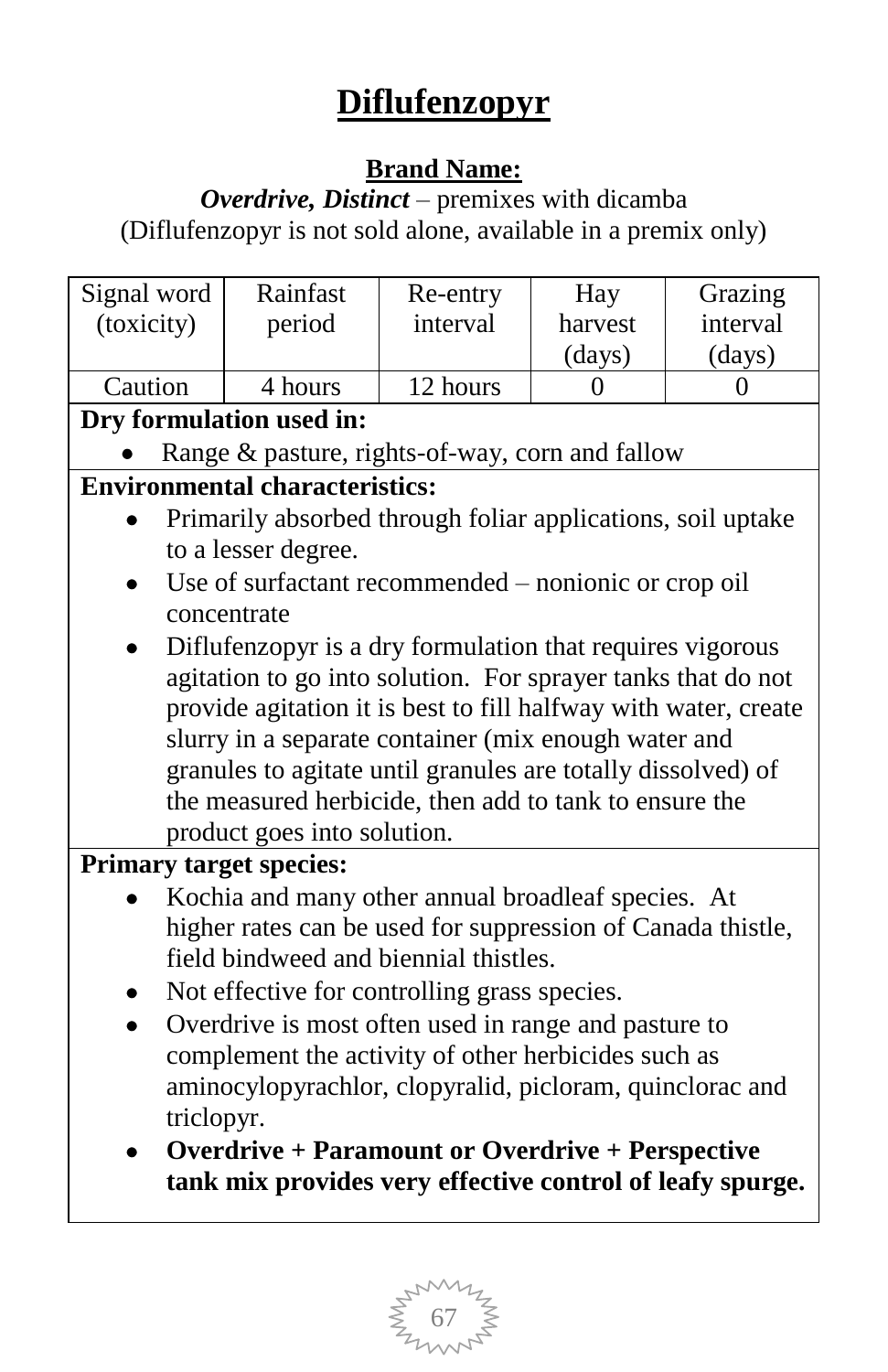## **Fluroxypyr**

#### **Brand Name:** *Vista, Starane*

| Signal word | Rainfast | Re-entry | Hay     | Grazing          |
|-------------|----------|----------|---------|------------------|
| (toxicity)  | period   | interval | harvest | interval         |
|             |          |          | (days)  | $\frac{days}{9}$ |
| Warning     | hour     | 12 hours |         |                  |

### **Liquid formulation used in:**

Non-cropland areas such as non-irrigation ditch banks, rights-of-way, industrial sites including grazed areas within sites, small grains, corn and fallow.

### **Environmental characteristics:**

- Active on target plants through foliar uptake, no soil residual activity.
- Not for use on irrigation ditchbanks.

#### **Primary target species** :

- Kochia, prickly lettuce, puncturevine, sunflower and plants  $\bullet$ of the nightshade family.
- Not effective for controlling grass species, Canada thistle  $\bullet$ or field bindweed.
- **Safe to use over newly seeded grasses to control kochia and other listed weed species on re-vegetation sites.**

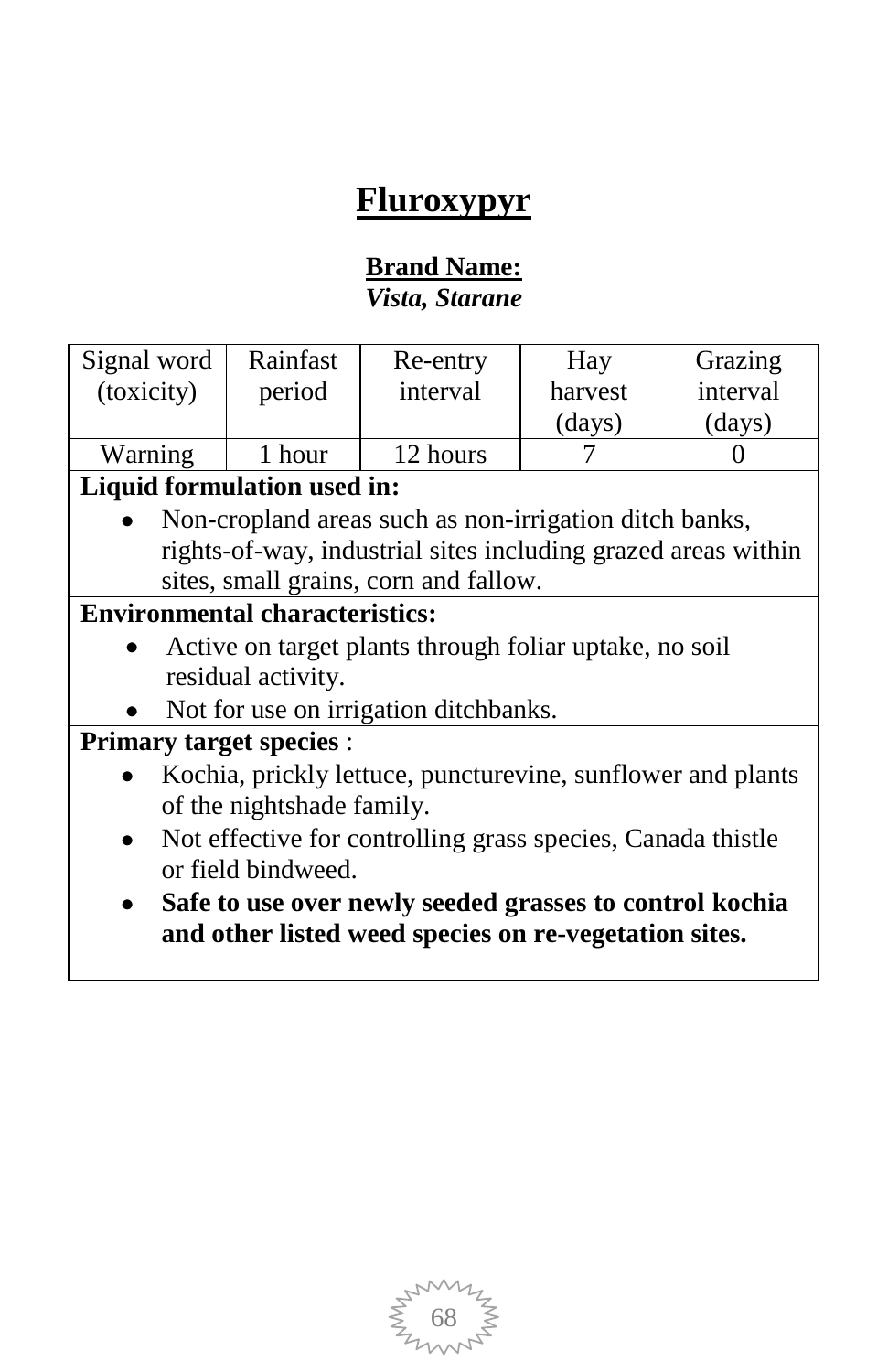# **Glyphosate**

### **Brand Name:**

*Roundup,* current brand names too numerous to list **Pre-mixes:**

Too numerous to list.

| Signal word<br>(toxicity) | Rainfast<br>period | Re-entry<br>interval | Hay<br>harvest<br>(days) | Grazing<br>interval<br>(days) |
|---------------------------|--------------------|----------------------|--------------------------|-------------------------------|
| Caution                   | 1-4<br>hours*      | 4 hours              | NΑ                       | NΑ                            |

### **Liquid formulation used in:**

Crop, non-crop, fallow.

### **Environmental characteristics**

- \*\***Non-selective herbicide** (active on grasses and broadleaf plants) that controls most annuals and perennials.
- Active through foliar uptake, has no soil activity.  $\mathbf{L}$
- Usually surfactant is part of mix. Do not need to add extra.
- Labeled for use up to water's edge. At least one formulation, Rodeo, labeled for use in and around water. An aquatic non-ionic surfactant is needed.

### **Primary target species:**

- Effective for control of most grasses and broadleaf species.
- Selective control of winter annuals when applied at low rates in the late winter or early spring when desirable perennial grasses are dormant.

\*Check product label.

\*\* Not approved for the Weed District cost-share program.

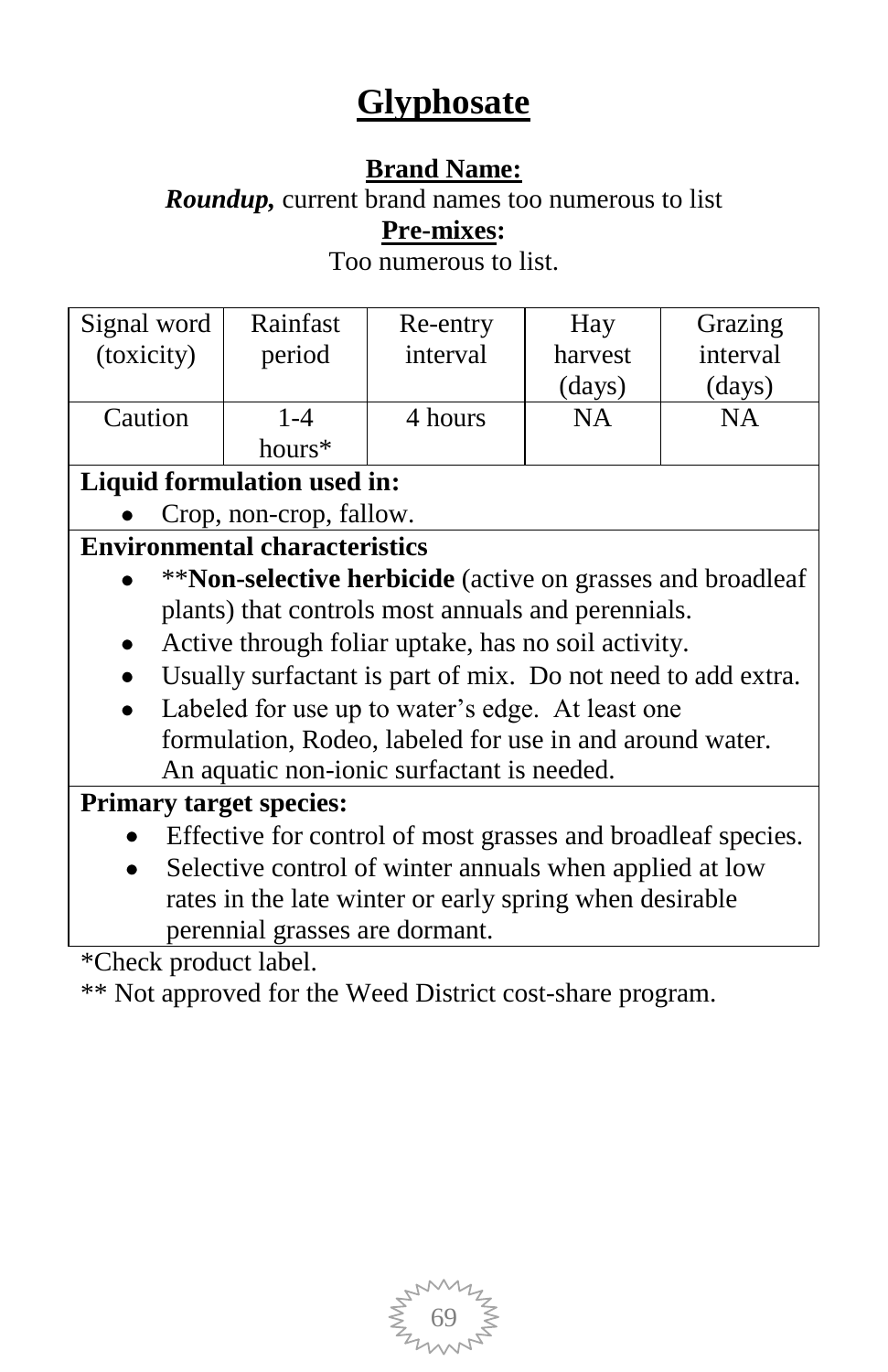## **Imazamox**

#### **Brand Name:** *Clearcast,*

*Raptor* – for use in alfalfa, dry bean, soybeans and other legume crops

| Signal word | Rainfast | Re-entry | Hay     | Grazing          |
|-------------|----------|----------|---------|------------------|
| (toxicity)  | period   | interval | harvest | interval         |
|             |          |          | (days)  | $\frac{days}{9}$ |
| Caution     | 2 hours  | 4 hours  | NΑ      | NА               |

### **Labeled uses (sites):**

Clearcast is labeled for control of undesirable emergent and floating aquatic vegetation in and around standing and flowing water. Applications may be made to control undesirable wetland, riparian, and terrestrial vegetation growing in and around surface water including irrigation ditchbanks, though some limitations and restrictions exist – **SEE LABEL**.

### **Environmental characteristics** :

- Can be applied in and around standing and flowing water including irrigation ditchbanks.
- Active on target plants through foliar and root uptake.
- Choose a surfactant that is approved for aquatic use when applying in or near water.
- For terrestrial uses choose a non-ionic surfactant, MSO or crop oil concentrate for best results.

#### **Primary target species** :

- Cattails, purple loosestrife, ragweed species, whitetop and other mustard species.
- Perennial grasses and other desirable species such as sedges and rushes may be suppressed. Degree of injury is rate dependant.
- **Clearcast is very effective on cattails.**

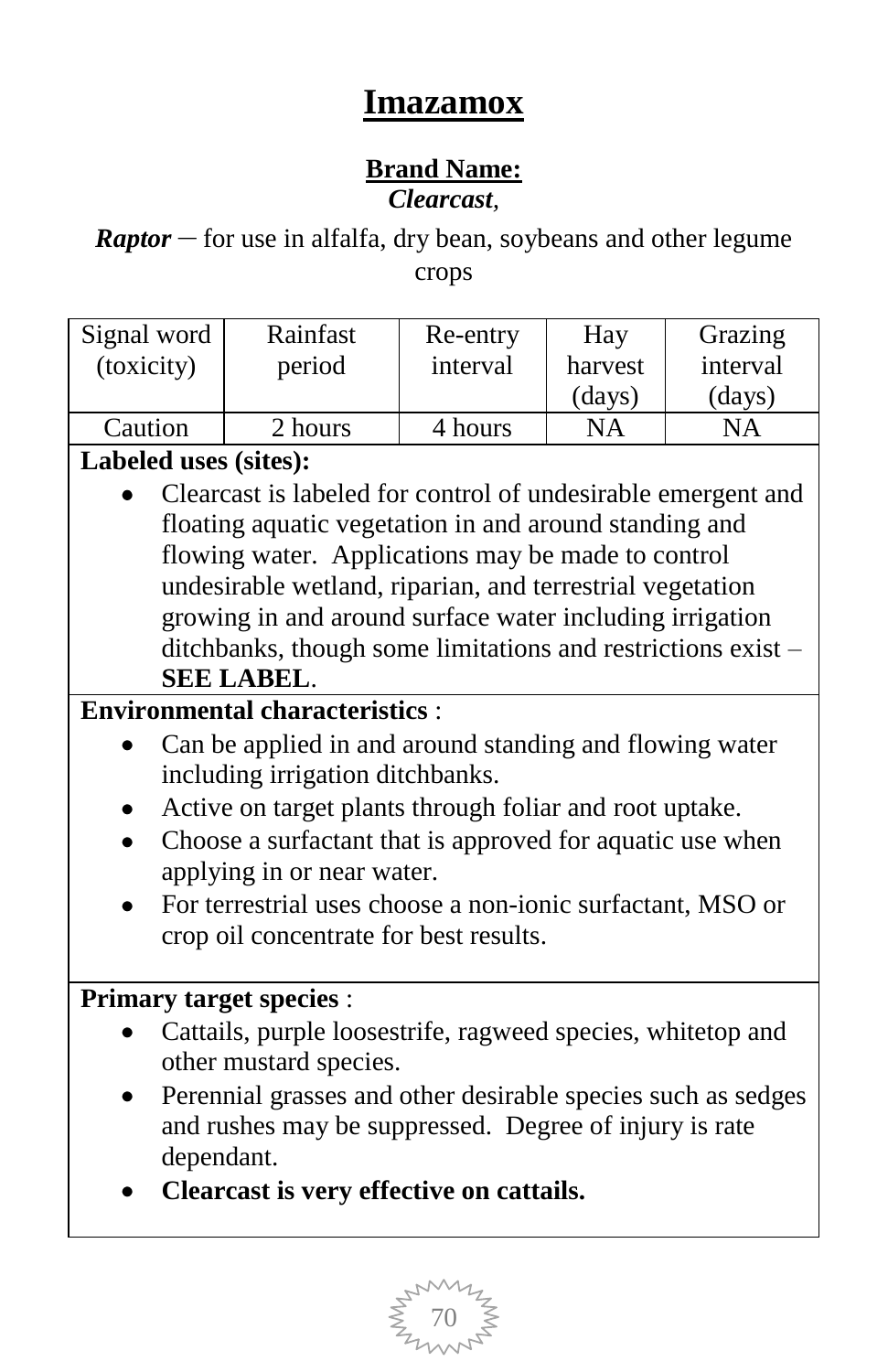# **Imazapic**

#### **Brand Name***: Plateau, Panoramic* **Pre-mixes:** *Journey* with glyphosate *Oasis* with 2,4-D

| Signal word                           | Rainfast                                         | Re-entry                                                       | Hay     | Grazing  |  |  |
|---------------------------------------|--------------------------------------------------|----------------------------------------------------------------|---------|----------|--|--|
| (toxicity)                            | period                                           | interval                                                       | harvest | interval |  |  |
|                                       |                                                  |                                                                | (days)  | (days)   |  |  |
| Caution                               | 1 hour                                           | 12 hours                                                       | 7       | 0        |  |  |
|                                       | Liquid formulation used in:                      |                                                                |         |          |  |  |
|                                       |                                                  |                                                                |         |          |  |  |
|                                       |                                                  | Range and pasture and rights-of-way.                           |         |          |  |  |
| <b>Environmental characteristics:</b> |                                                  |                                                                |         |          |  |  |
|                                       |                                                  | Imazapic has soil residual activity, and is taken up in plants |         |          |  |  |
|                                       | through foliage and roots.                       |                                                                |         |          |  |  |
|                                       |                                                  | This product has runoff potential and should not be used       |         |          |  |  |
|                                       |                                                  | on hillsides sloping toward water.                             |         |          |  |  |
|                                       |                                                  | Do not apply to water or inside irrigation ditches.            |         |          |  |  |
|                                       |                                                  | Application timing, use rate and choice of surfactant can      |         |          |  |  |
|                                       |                                                  | be critical, read the label carefully.                         |         |          |  |  |
|                                       |                                                  | High rates can be injurious to cool season grasses such        |         |          |  |  |
|                                       | as smooth brome.                                 |                                                                |         |          |  |  |
| <b>Primary target species:</b>        |                                                  |                                                                |         |          |  |  |
|                                       |                                                  |                                                                |         |          |  |  |
|                                       |                                                  | Leafy spurge, cheatgrass, mustard species, Dalmatian           |         |          |  |  |
|                                       |                                                  | toadflax, field bindweed, common teasel, houndstongue,         |         |          |  |  |
|                                       |                                                  | Russian knapweed, suppression of thistle species at higher     |         |          |  |  |
| rates.                                |                                                  |                                                                |         |          |  |  |
|                                       |                                                  | Not effective on kochia or diffuse and spotted knapweed.       |         |          |  |  |
|                                       | Imazapic is the most commonly used herbicide for |                                                                |         |          |  |  |
|                                       |                                                  | selective control of cheatgrass in newly seeded and            |         |          |  |  |
|                                       | established grass.                               |                                                                |         |          |  |  |

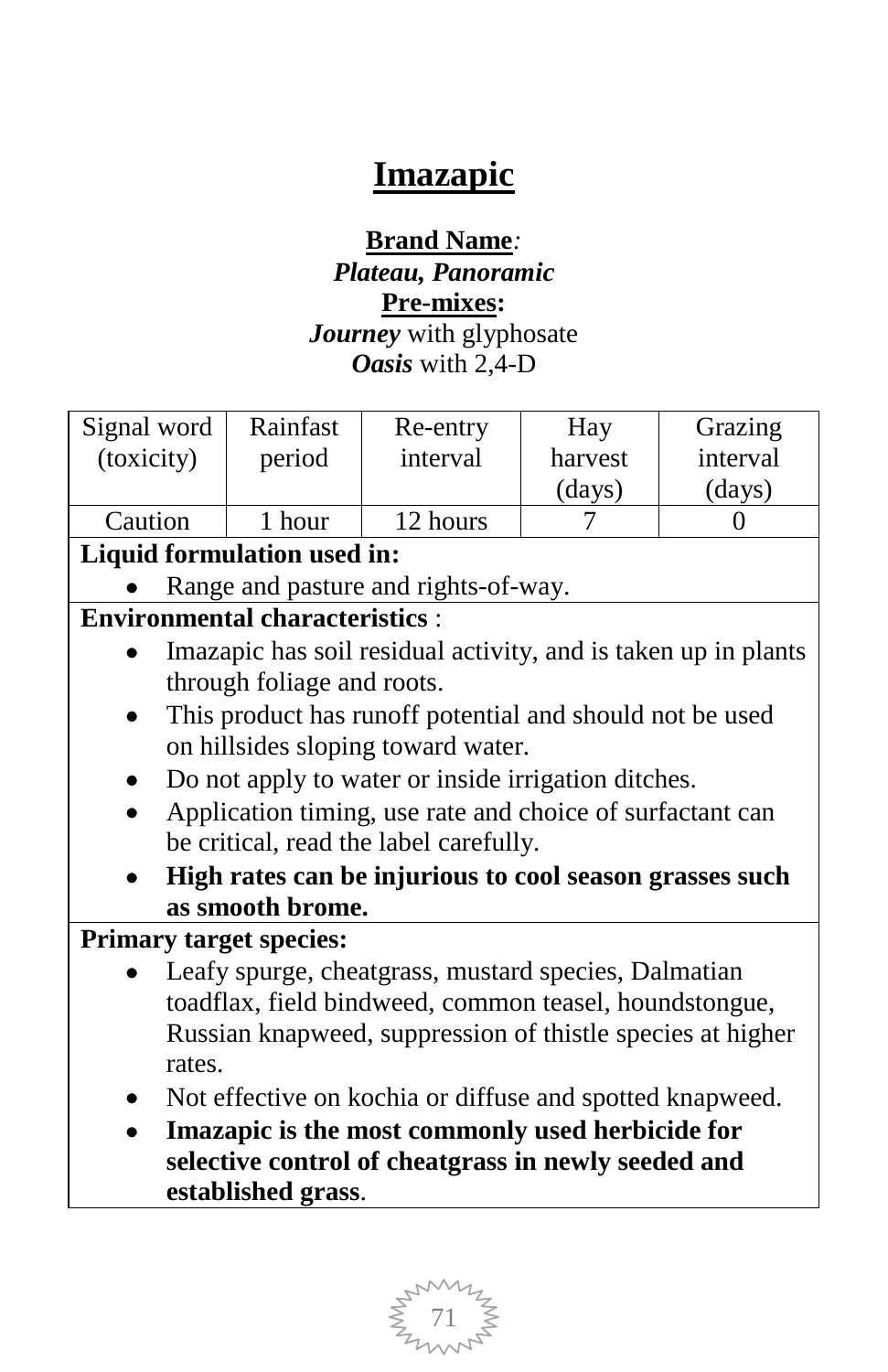## **Imazapyr**

### **Brand Name**:

### *Arsenal, Ecomazapyr 2, Habitat, Powerline*  **Pre-mixes:**

*Sahara, Topsite* with diuron.

*Chopper* – ready to use pre-mix with adjuvants for cut-stump or basal bark treatments.

*Clearstand* with metsulfuron methyl

| Signal word | Rainfast | Re-entry | Hay     | Grazing  |
|-------------|----------|----------|---------|----------|
| (toxicity)  | period   | interval | harvest | interval |
|             |          |          | (days)  | (days)   |
| Caution     | hour     | NA       | NA      | NΑ       |

### **Liquid formulation used in:**

- **Arsenal** Range and pasture (spot treatments), non-crop areas such as industrial sites, and rights-of-way.
- **Habitat** Aquatic use for control of undesirable emergent and floating aquatic vegetation in and around standing and flowing water. Applications may be made to control undesirable wetland, riparian, and terrestrial vegetation growing in and around surface water.

**Environmental characteristics** :

- **\*\*Non-selective herbicide** (controls grasses broadleaf plants and brush).
- Persistent in soil, breaks down rapidly in water, uptake in plants through foliage and roots.
- Arsenal can be applied up to water"s edge. Habitat has an  $\bullet$ aquatic label – can be used in and around water. Not for use on irrigation ditch banks.

### **Primary target species:**

- Often used in mixes for total vegetative control (parking lots, industrial sites, etc.).
- **Imazapyr is very effective for control of tamarisk, Russian olive and other woody species by foliar application or cut-stump treatments.**

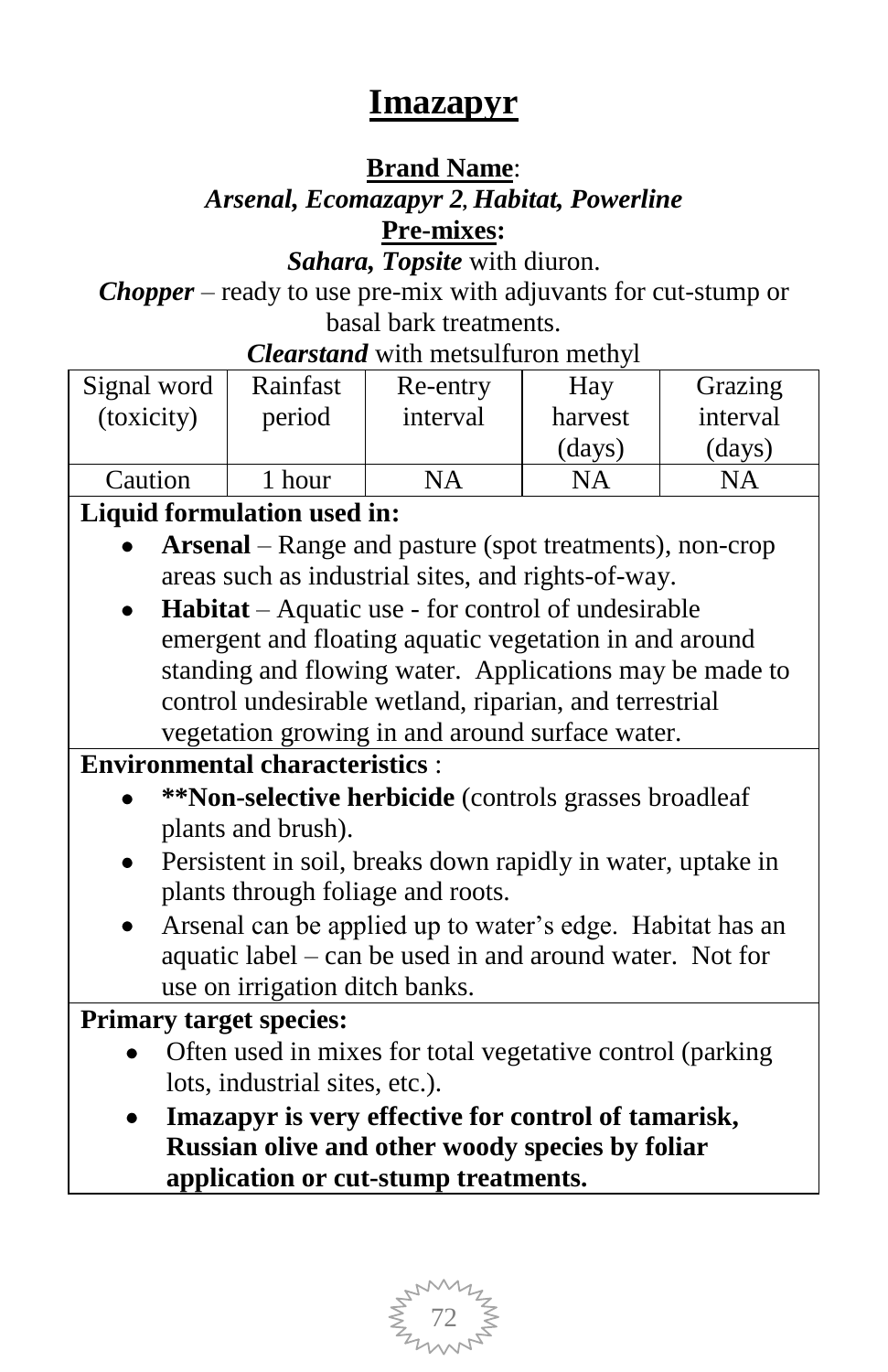## **Metsulfuron methyl**

**Brand Name:**

*Ally, Cimarron, Escort, Pro 60 EG, MSM 60DF* **Pre-mixes:**

*Cimarron Max* with dicamba and 2,4-D *Cimarron X-tra* with chlorsulfuron *Opensight* with aminopyralid *Clearstand* with imazapyr

*Viewpoint* with aminocyclpyrachlor and imazapyr *Streamline* with aminocyclopyrachlor

| Signal word   Rainfast |         | Re-entry | Hay harvest      | Grazing             |
|------------------------|---------|----------|------------------|---------------------|
| (toxicity)             | period  | interval | $\frac{days}{9}$ | $ $ interval (days) |
| Caution                | 4 hours | 4 hours  | $0 - 3*$         | $0 - 3*$            |

### **Dry formulation used in:**

Range and pasture, rights-of-way, wheat, barley, and fallow.

### **Environmental characteristics:**

- Can be applied to water"s edge; do not apply directly to water or under desirable trees and shrubs.
- The use of a nonionic surfactant, at a minimum rate of .25% vol/vol (1 oz/3 gal), is essential effectiveness.
- Metsulfuron methyl is a dry formulation that requires  $\bullet$ vigorous agitation to go into solution. For sprayer tanks that do not provide agitation it is best to fill halfway with water, create slurry in a separate container (mix enough water and granules to agitate until granules are totally dissolved) of the measured herbicide, then add to tank to ensure the product goes into solution.

**Primary target species** :

- **Mustards such as hoary alyssum, hoary cress, perennial pepperweed, blue mustard, flixweed and tumble mustard.**
- Effective for control of houndstongue, common mullein, common teasel, some brush species and assorted annual broadleaf species.
- Not effective for controlling grass species, kochia, knapweed species or Canada thistle.

\*Restriction dependant on rate of application

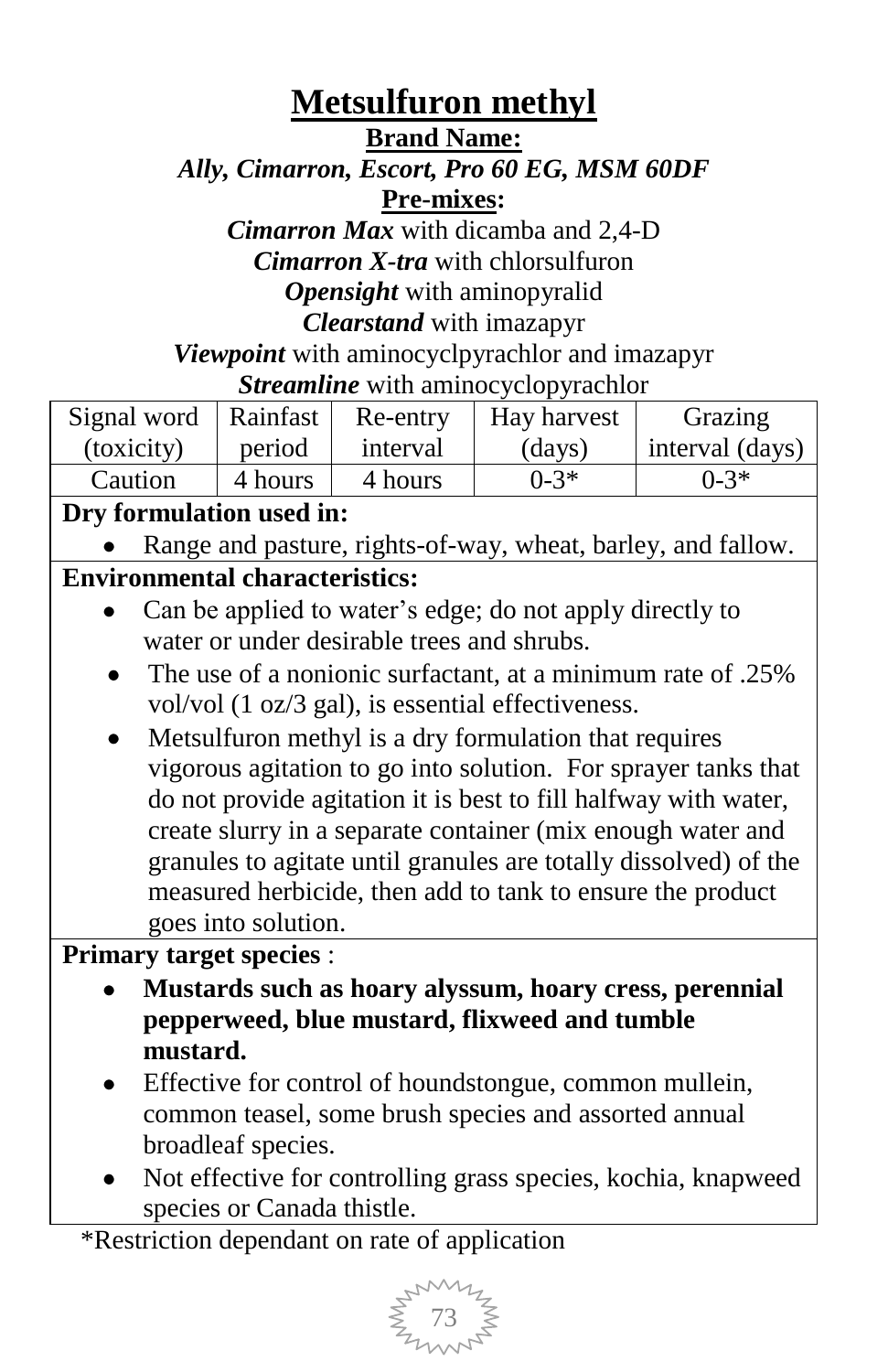# **Picloram – \*Restricted Use Product**

### **Brand Name:** *Tordon, Outpost* **Pre-mixes:** *Grazon, Pathway* with 2,4-D

| Signal word                                                      | Rainfast                                                        | Re-entry                                                 | Hay     | Grazing  |  |
|------------------------------------------------------------------|-----------------------------------------------------------------|----------------------------------------------------------|---------|----------|--|
| (toxicity)                                                       | period                                                          | interval                                                 | harvest | interval |  |
|                                                                  |                                                                 |                                                          | (days)  | (days)   |  |
| Caution                                                          | 2 hours                                                         | 12 hours                                                 | 14      | 0        |  |
|                                                                  |                                                                 |                                                          |         |          |  |
| Liquid formulation used in:                                      |                                                                 |                                                          |         |          |  |
|                                                                  |                                                                 | Range and pasture, fallow cropland, and non-cropland     |         |          |  |
| areas.                                                           |                                                                 |                                                          |         |          |  |
| <b>Environmental characteristics:</b>                            |                                                                 |                                                          |         |          |  |
|                                                                  |                                                                 | This product is soluble in water and persistent in soil. |         |          |  |
|                                                                  |                                                                 | Do not apply on ditchbanks or bottoms, near water, or    |         |          |  |
|                                                                  |                                                                 | under desirable trees and shrubs.                        |         |          |  |
|                                                                  |                                                                 |                                                          |         |          |  |
|                                                                  | Tordon is residually active in the soil, and taken into a plant |                                                          |         |          |  |
|                                                                  |                                                                 | through foliar absorption and/or root uptake.            |         |          |  |
| <b>Primary target species:</b>                                   |                                                                 |                                                          |         |          |  |
|                                                                  | Field bindweed, Canada thistle, biennial thistles,              |                                                          |         |          |  |
|                                                                  |                                                                 | knapweeds, toadflax, leafy spurge, houndstongue, woody   |         |          |  |
| species.                                                         |                                                                 |                                                          |         |          |  |
|                                                                  | Not effective for controlling kochia or most mustard            |                                                          |         |          |  |
|                                                                  | species.                                                        |                                                          |         |          |  |
|                                                                  |                                                                 |                                                          |         |          |  |
|                                                                  | Not effective for grass control, though will suppress certain   |                                                          |         |          |  |
|                                                                  | established pasture grasses such as smooth brome.               |                                                          |         |          |  |
| * Restricted Use Products for retail sale to and use only by     |                                                                 |                                                          |         |          |  |
| Certified Applicators or persons under their direct supervision. |                                                                 |                                                          |         |          |  |

See criteria in the preceding 'definitions' section page 59.

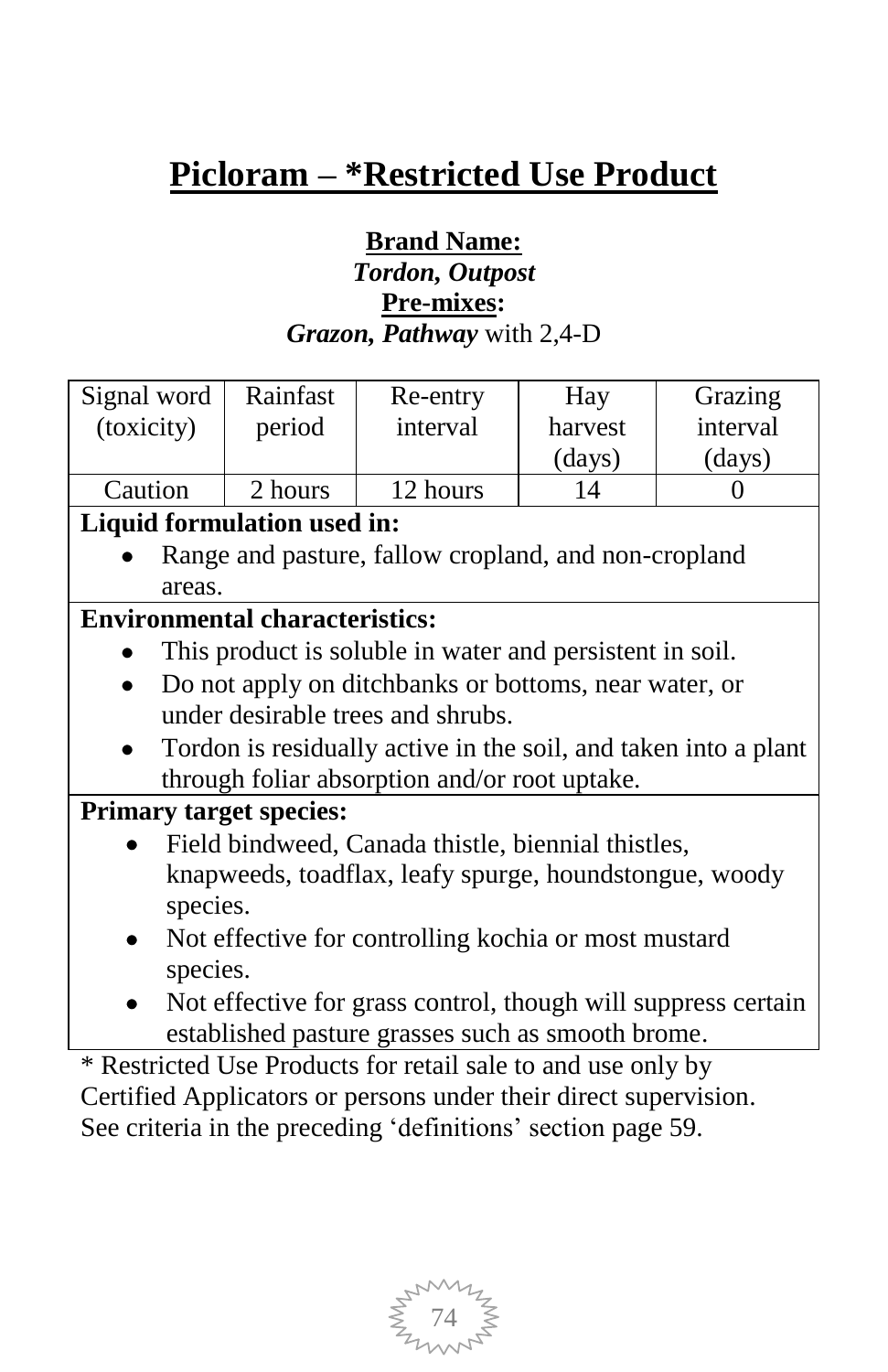# **Quinclorac**

### **Brand Name:** *Paramount, Facet, Drive*

| Signal word                    | Rainfast                                                        | Re-entry | Hay       | Grazing   |
|--------------------------------|-----------------------------------------------------------------|----------|-----------|-----------|
| (toxicity)                     | period                                                          | interval | harvest   | interval  |
|                                |                                                                 |          | (days)    | (days)    |
| Caution                        | 6 hrs                                                           | 12 hours | <b>NA</b> | <b>NA</b> |
|                                | Dry or liquid formulation used in:                              |          |           |           |
|                                | Range & pasture, rice, sorghum, fallow and turf.                |          |           |           |
|                                | <b>Environmental characteristics:</b>                           |          |           |           |
|                                | Can be applied to water's edge. Do not apply directly to        |          |           |           |
|                                | water or in areas where surface water is present.               |          |           |           |
|                                | Quinclorac is active on target plants through foliar and root   |          |           |           |
| uptake.                        |                                                                 |          |           |           |
|                                | Add methylated seed oil to tank mix at rate of 1 quart/acre     |          |           |           |
|                                | Do not apply more than 16 oz/acre per calendar year.            |          |           |           |
|                                | Quinclorac is a dry formulation that requires vigorous          |          |           |           |
|                                | agitation to go into solution. For sprayer tanks that do not    |          |           |           |
|                                | provide agitation it is best to fill halfway with water, create |          |           |           |
|                                | slurry in a separate container (mix enough water and            |          |           |           |
|                                | granules to agitate until granules are totally dissolved) of    |          |           |           |
|                                | the measured herbicide, then add to tank to ensure the          |          |           |           |
|                                | product goes into solution.                                     |          |           |           |
| <b>Primary target species:</b> |                                                                 |          |           |           |
|                                | Leafy spurge, field bindweed, annual grasses such as            |          |           |           |
|                                | barnyardgrass, crabgrass, and green and yellow foxtail.         |          |           |           |
|                                |                                                                 |          |           |           |

**Overdrive + Paramount tankmix is one of the most effective treatments for control of leafy spurge.**

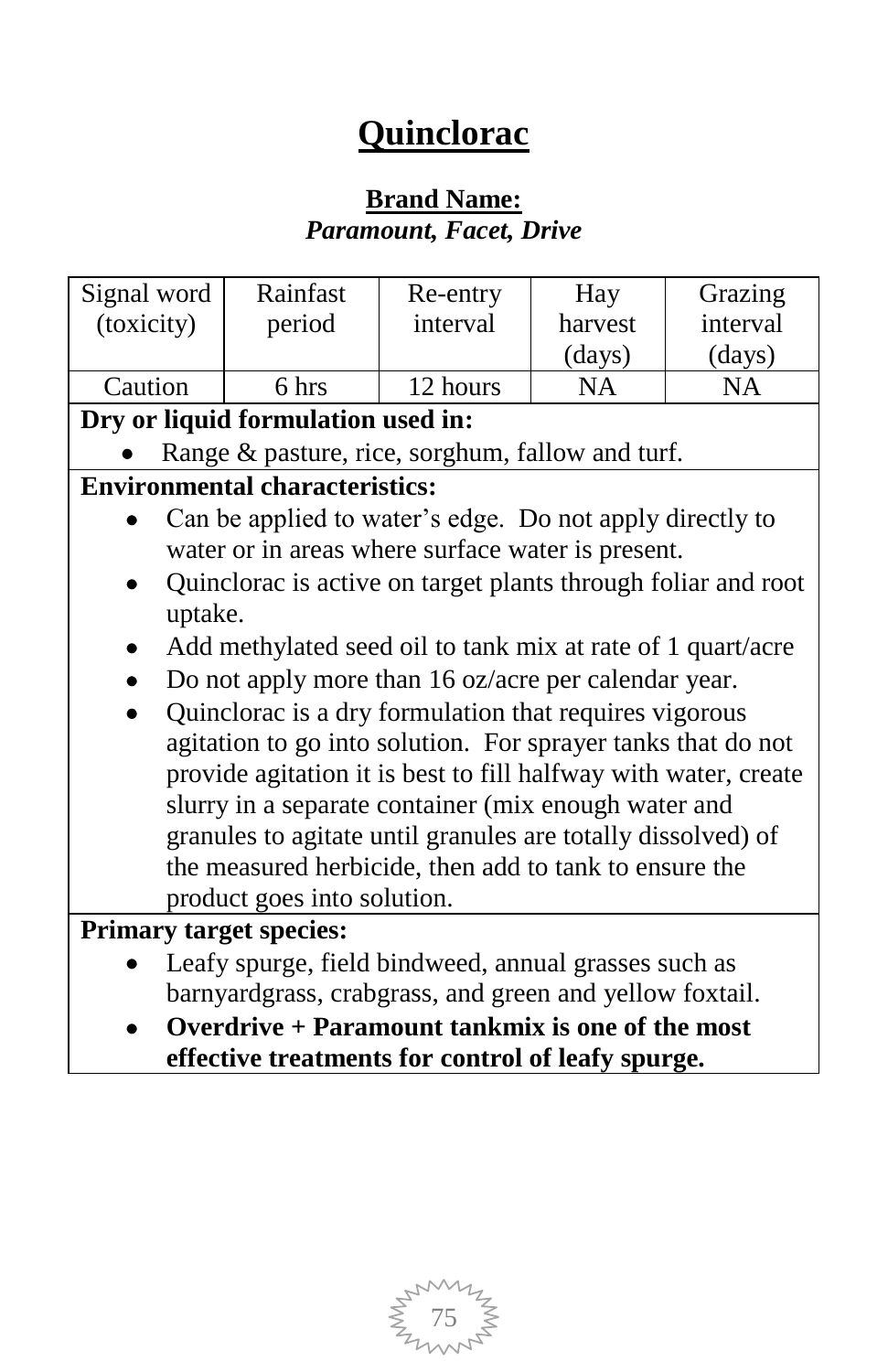# **Rimsulfuron**

#### **Brand Name:** *Matrix, Resolve*

|             |                                                                 | www.compares.com |           |           |
|-------------|-----------------------------------------------------------------|------------------|-----------|-----------|
| Signal word | Rainfast                                                        | Re-entry         | Hay       | Grazing   |
| (toxicity)  | period                                                          | interval         | harvest   | interval  |
|             |                                                                 |                  | (days)    | (days)    |
| Caution     | 4 hours                                                         | 4 hours          | <b>NA</b> | <b>NA</b> |
|             | Dry formulation used in:                                        |                  |           |           |
|             | Agronomic crops and control of certain invasive                 |                  |           |           |
|             | species, such as cheatgrass and feral rye, in areas             |                  |           |           |
|             | undergoing restoration or re-vegetation.                        |                  |           |           |
|             | No range $\&$ pasture label – no livestock grazing or           |                  |           |           |
|             | haying for one year following application on                    |                  |           |           |
|             | rangeland or pasture.                                           |                  |           |           |
|             | <b>Environmental characteristics:</b>                           |                  |           |           |
|             | Rimsulfuron is primarily active through foliar uptake, short    |                  |           |           |
|             | soil residual activity for weed control.                        |                  |           |           |
|             | The use of a nonionic surfactant, at a minimum rate of          |                  |           |           |
|             | .25% volume/volume (1oz/3 gal), is essential for this           |                  |           |           |
|             | product to be effective.                                        |                  |           |           |
|             | Rimsulfuron is a dry formulation that requires vigorous         |                  |           |           |
|             | agitation to go into solution. For sprayer tanks that do not    |                  |           |           |
|             | provide agitation it is best to fill halfway with water, create |                  |           |           |
|             | slurry in a separate container (mix enough water and            |                  |           |           |
|             | granules to agitate until granules are totally dissolved) of    |                  |           |           |
|             | the measured herbicide, then add to tank to ensure the          |                  |           |           |
|             | product goes into solution.                                     |                  |           |           |
|             | <b>Primary target species:</b>                                  |                  |           |           |
|             | Annual grasses such as cheatgrass and feral rye,                |                  |           |           |
|             | puncturevine and plants of the mustard family.                  |                  |           |           |
|             | Rimsulfuron may be injurious to certain cool season             |                  |           |           |
|             |                                                                 |                  |           |           |

perennial grasses such as western wheatgrass.

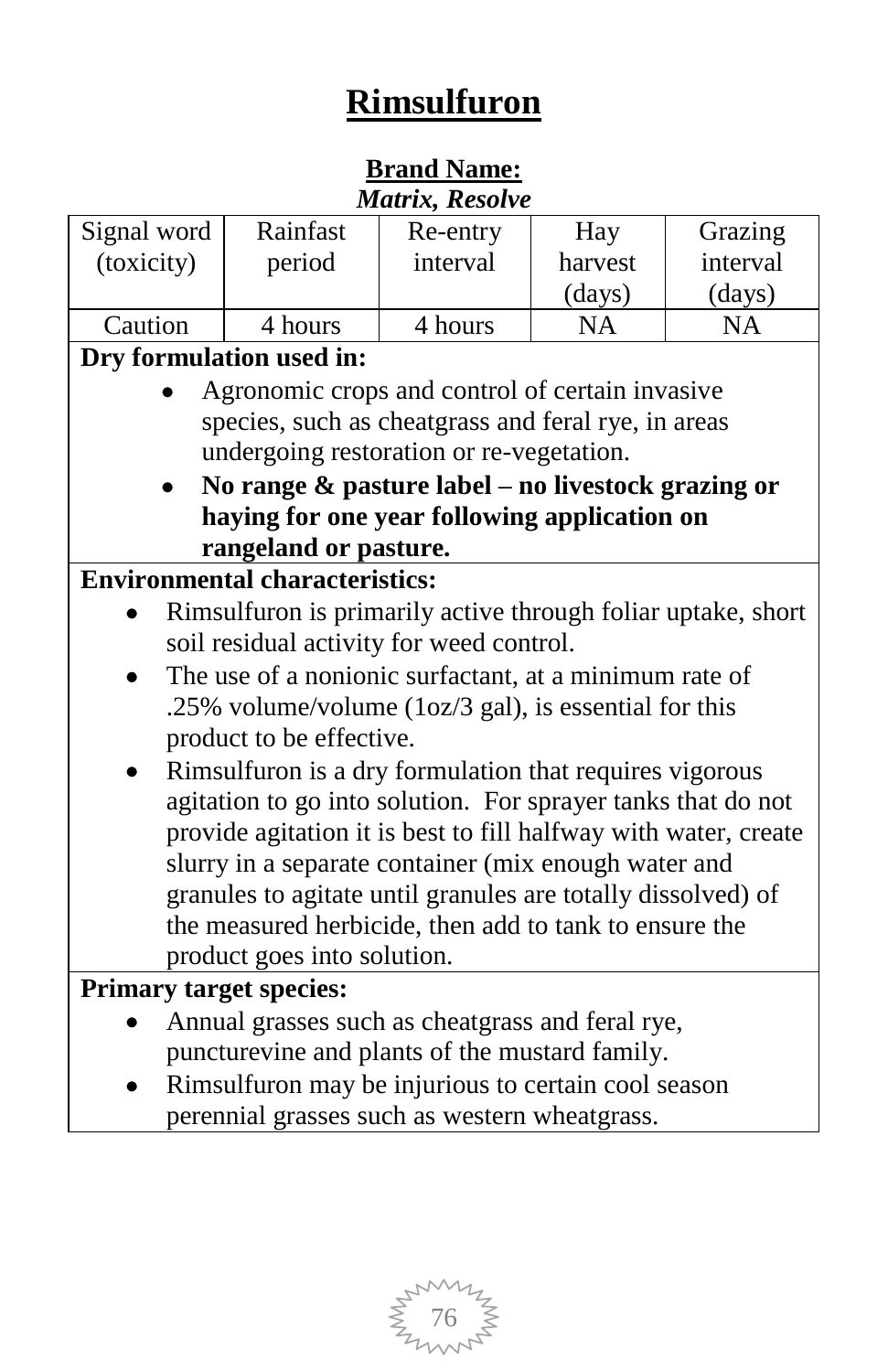## **Triclopyr**

### **Brand Name:**

### *Element 4, Element 3A, Garlon 4, Garlon 3A, Weed B Gon, Capstone*

### **Pre-mixes:**

*Redeem, Prescott* with clopyralid *Crossbow* with 2,4-D.

*Capstone* with aminopyralid

*Pathfinder II* – ready to use pre-mix with adjuvants necessary for effective cut-stump or basal bark treatments.

Many other pre-mix products are available.

| Signal word | Re-entry | Hay harvest | Grazing  |
|-------------|----------|-------------|----------|
| (toxicity)  | interval | (days)      | interval |
|             |          |             | (days)   |
| $Caution -$ | 12 hours | 14          |          |
| Danger $*$  |          |             |          |

### **Liquid formulation used in:**

Range and pasture, aquatic use (in and around water), noncropland, rights-of-way and turf.

### **Environmental characteristics** :

- Ester formulation can be volatile, and is best used when temperature is not expected to exceed 85 degrees.
- Triclopyr has some soil activity but is primarily taken up by plants through foliage and/or vascular tissue (cut-stump or basal bark treatment).
- Restrictions near water vary with formulation  $-$  Garlon  $4$ up to water"s edge. Garlon 3A has an aquatic label, can be used to control target vegetation in standing water.
- Not for use on irrigation ditch banks.

### **Primary target species:**

- Used for controlling broadleaf weeds and woody vegetation. Has little or no effect on grasses.
- **Used as a cut-stump or basal bark treatment for control of Russian olives, tamarisk, and other woody species.**

\*Signal word varies with differing triclopyr formulations

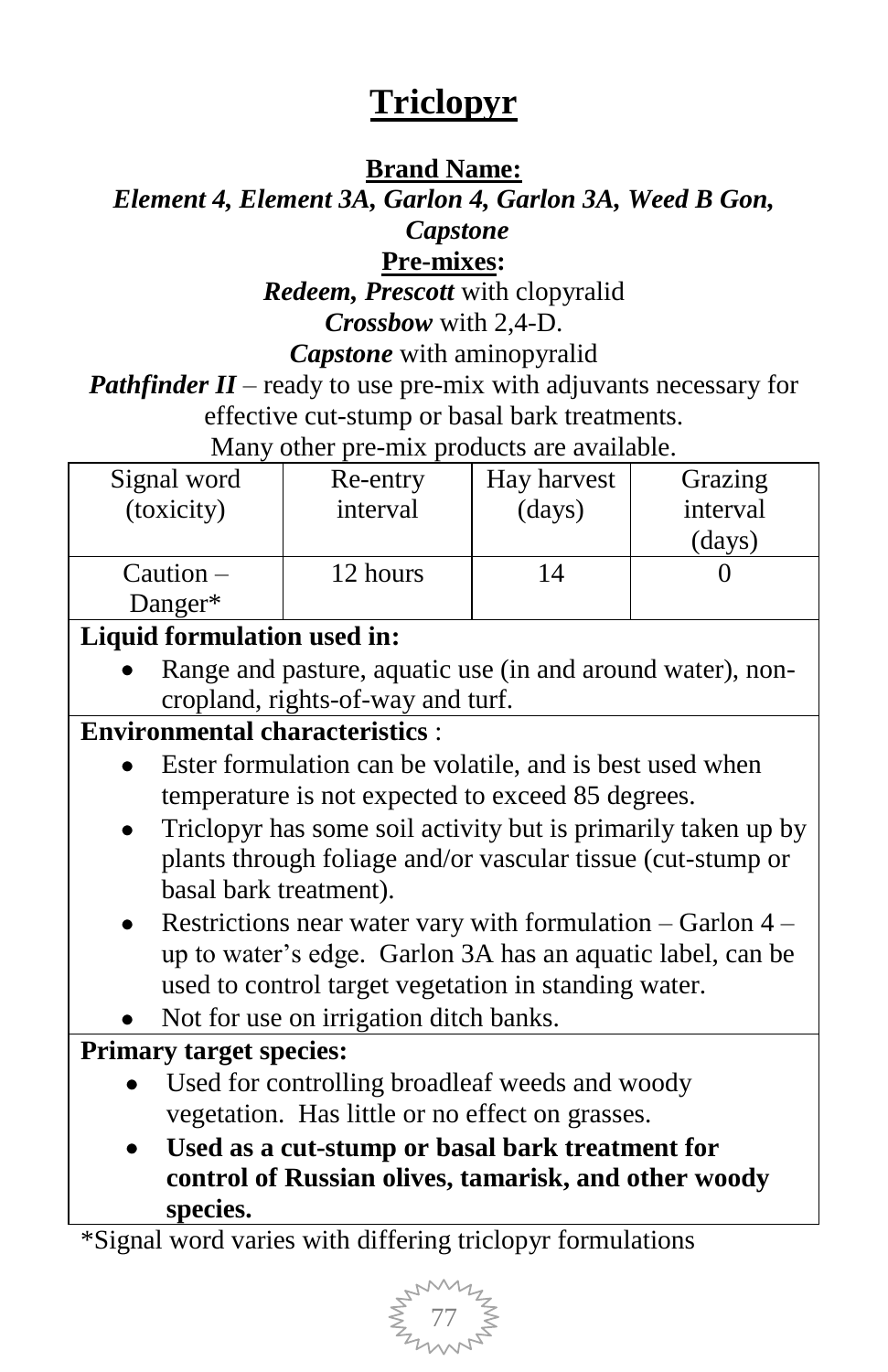## **2,4-D**

### **Brand Name:**

*Amine 4, Formula 40, Hi-Dep, Weedar, Weedone, Hardball,* and many others too numerous to list.

### **Pre-mixes:**

| Too numerous to list. |  |
|-----------------------|--|
|-----------------------|--|

| Signal word<br>(toxicity) | Rainfast<br>period | Re-entry<br>interval | Hay<br>harvest<br>(days) | Grazing<br>interval<br>(days) |
|---------------------------|--------------------|----------------------|--------------------------|-------------------------------|
| Danger $-$<br>Caution*    | 1 hour             | 48 hours             | 30                       |                               |

### **Liquid formulation used in:**

A wide range of applications including range and pasture, crops, and non-cropland.

#### **Environmental characteristics** :

- 2,4-D is the active ingredient in many compounds, and is available in ester, amine and acid formulations.
- Ester formulations are volatile and may injure non-target plants through vapor drift. Low volatility (LV) esters are less susceptible to vapor drift, but may still volatilize at temperatures above 85 degrees. Amine formulations typically do not volatilize, and should be used during warmer weather.
- Ester formulations penetrate foliage more readily, and are usually used at lower rates than amine formulations.
- An acid formulation, brand name Hardball, is nonvolatile and labeled for aquatic and rangeland use.
- 2,4-D has little to no soil activity, uptake in plants is through foliage.

#### **Primary target species:**

- Used for control of most broadleaf weeds. Higher rates for control or suppression of perennials.
- Not effective for control of grasses, kochia or knapweed species.

\*Signal word varies with differing 2,4-D formulations

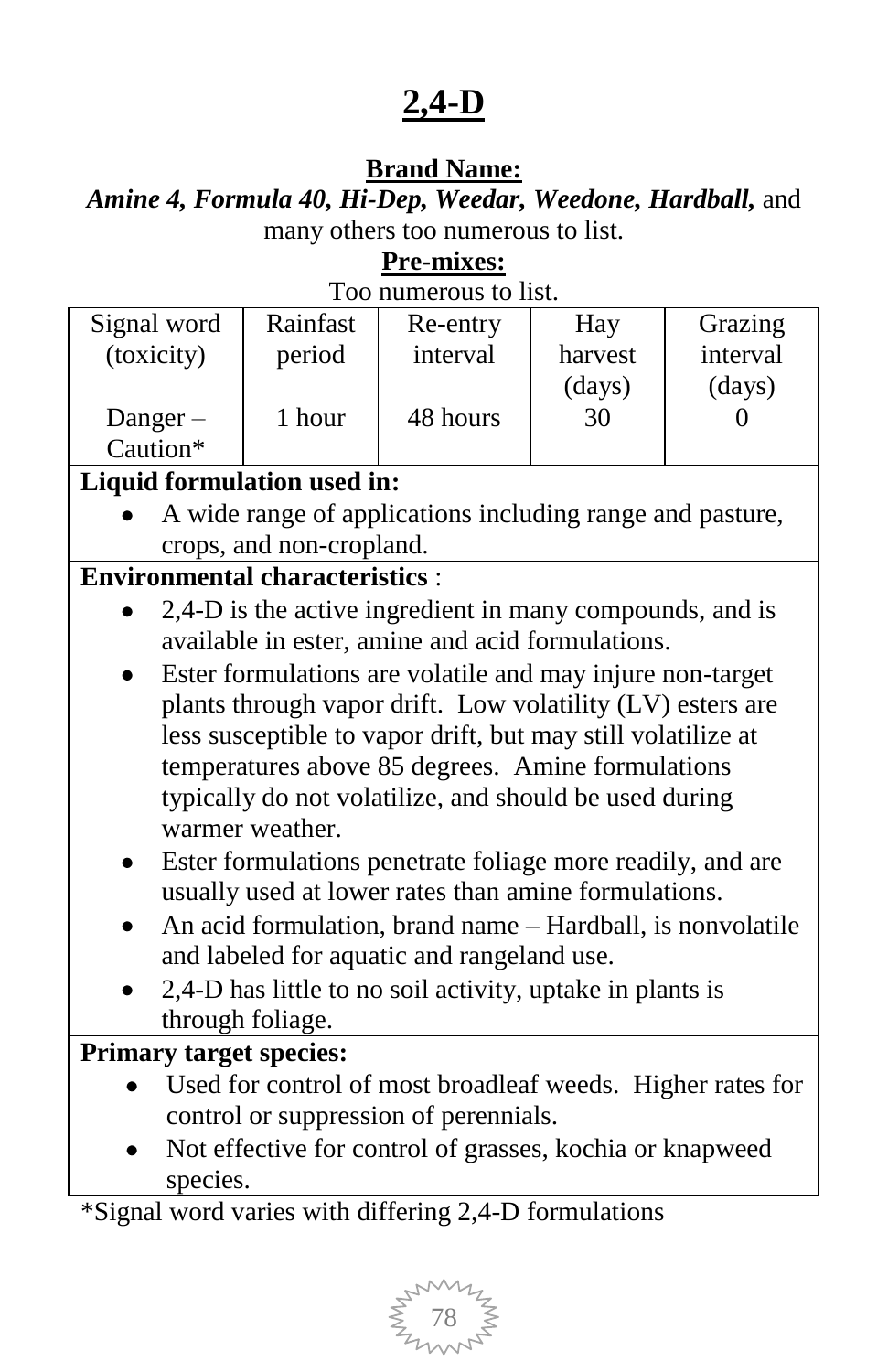# **Sprayer Calibration**

It is critical to know the output of a sprayer in order to be accurate in adding an herbicide to the tank.

### **Handgun**

- 1. Measure a calibration plot that is exactly 18.5 ft X 18.5 ft  $(128<sup>th</sup>$  of an acre).
- 2. Spray the plot uniformly with water, keeping the sprayer pressure constant. Note the number of seconds required.
- 3. Spray into a bucket for the same number of seconds, again keeping the sprayer pressure constant.
- 4. Measure the number of ounces of water in the bucket.
- 5. Number of ounces of water measured from the bucket is equal to the number of gallons per acre (GPA) the sprayer is delivering.

| <b>Spray</b><br>Volume<br>(GPA) | Amount of Herbicide to Add to Each Gallon of Water<br>in Ounces |                  |                  |                                              |                             |
|---------------------------------|-----------------------------------------------------------------|------------------|------------------|----------------------------------------------|-----------------------------|
|                                 |                                                                 |                  |                  | Recommended Herbicide Rate/Acre (from label) |                             |
|                                 | 1 <sub>oz</sub>                                                 | $4\,\mathrm{oz}$ | $7\,\mathrm{oz}$ | 1 Pint                                       | 1 Quart                     |
| 15                              | .067                                                            | .268             | .469             |                                              | $\mathcal{D}_{\mathcal{L}}$ |
| 20                              | .05                                                             | $\cdot$ 2        | .35              | 0.83                                         | 1.67                        |
| 30                              | .033                                                            | .132             | .231             | 0.5                                          |                             |
| 40                              | .025                                                            | $\cdot$ 1        | .175             | 0.42                                         | 0.83                        |
| 50                              | .02                                                             | .08              | .14              | 0.33                                         | 0.63                        |

2 tablespoons = 6 teaspoons = 1 fluid ounce =  $29.57$  milliliters

8 fluid ounces  $= 1$  cup; 2 cups  $= 1$  pint; 2 pints  $= 1$  quart;

 $4$  quarts = 1 gallon; 1 gallon = 128 fluid ounces

1ounce (dry) =  $28.35$  grams; 16 ounces = 1 pound

1 acre =  $43,560$  square feet; 1 meter =  $3.281$  feet

1 gallon of water  $= 8.3453$  pounds of water

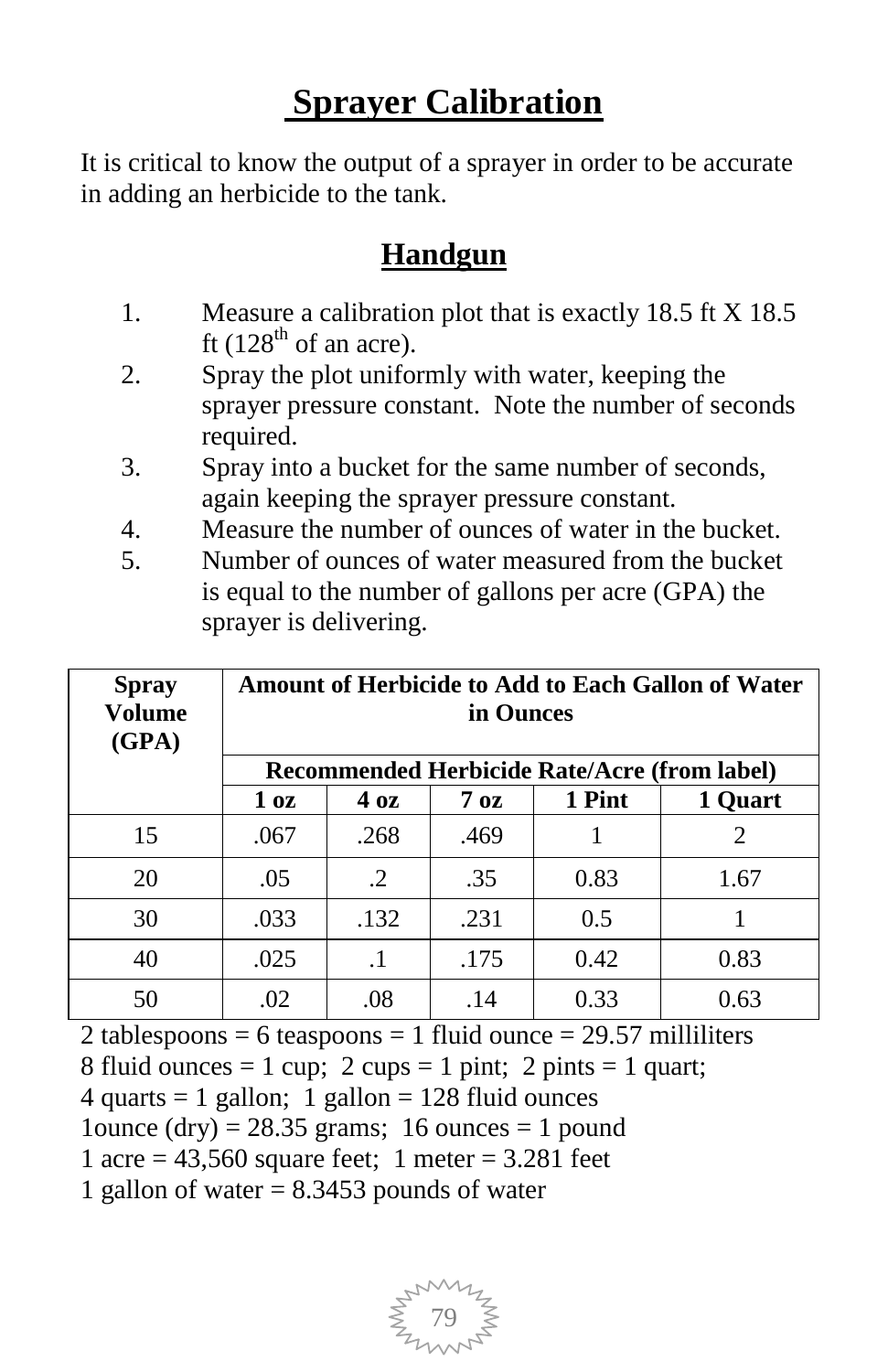## **Boom or Boomless Sprayer Calibration**

### **Volume method**

- 1. On level ground, fill sprayer tank to a known level with water and drift agent (if using).
- 2. Turn on sprayer till all nozzles have output, shut off and refill tank to desired level.
- 3. Measure off ¼ of an acre, marking the start and end with a flag.

| Width of boom<br>swath in feet | <b>Linear feet to</b><br>cover $\frac{1}{4}$ acres |  |  |
|--------------------------------|----------------------------------------------------|--|--|
|                                | 5445                                               |  |  |
|                                | 2723                                               |  |  |
| 6                              | 1815                                               |  |  |
| 8                              | 1362                                               |  |  |
| 10                             | 1090                                               |  |  |
| 20                             | 545                                                |  |  |
|                                |                                                    |  |  |

- 4. Drive the measured ¼ acre with the speed that you will be using to spray, turning on the sprayer at the starting mark and off at the ending flag.
- 5. Return to the level ground that you filled the sprayer at and carefully measure the amount of water it takes to refill to the known level from step 1.
- 6. Multiply the amount from above step by 4. This is GPA (Gallons Per Acre).

### **Stationary method**

- 1. On level ground, fill sprayer tank with water and drift agent (if using).
- 2. Turn on sprayer and measure spray pattern width in feet.
- 3. Collect liquid from each nozzle for 1 minute. Measure in ounces.
- 4. Divide ounces by 128 to determine GPM (Gallons Per Minute).
- 5. Determine speed (MPH) you will be using during spraying.
- 6. With the below formula calculate GPA (Gallons Per Acre).  $GPA = GPM \times 495$ MPH x swath width (feet)

80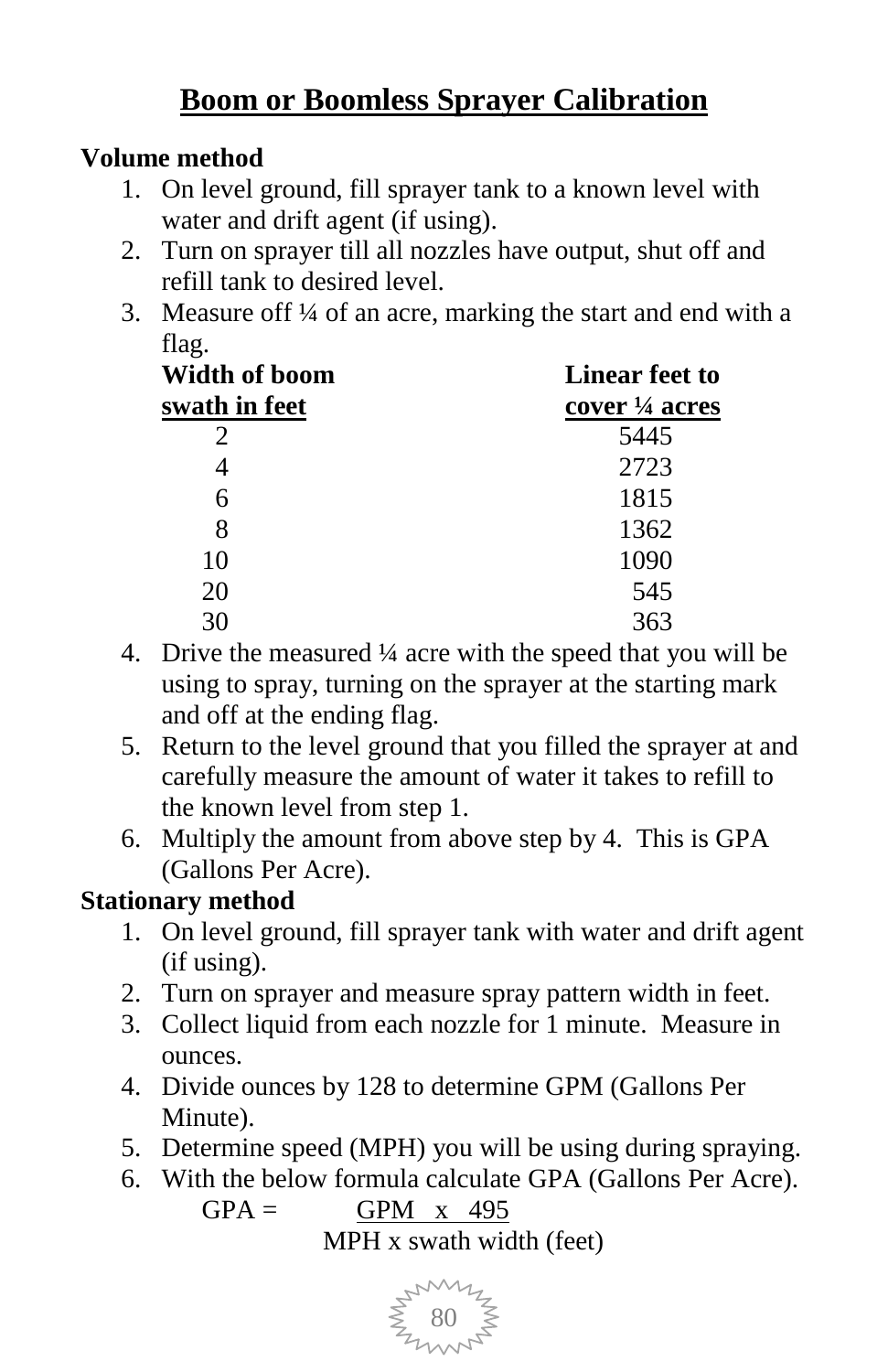# **References**

#### **More extensive information can be obtained from:**

*Plant identification and control:*

- Larimer County Weed District [www.larimer.org/weeds](http://www.larimer.org/weeds)
- Colorado Dept. of Agriculture Noxious Weed Program [www.colorado.gov/ag/weeds](http://www.colorado.gov/ag/weeds)
- ▶ Colorado Weed Management Association [www.cwma.org](http://www.cwma.org/)
- $\triangleright$  Colorado State University Extension small acreage management- www.ext.colostate.edu/sam
- $\triangleright$  Plant identification
	- [www.easterncoloradowildflower](http://www.easterncoloradowildflowe/)
	- **Weeds of the West**
	- **- Aquatic and Riparian Weeds of the West**
	- **Thistles of Colorado**
- $\triangleright$  Poisonous plants
	- **"A Guide to Plant Poisoning of Animals in North America"**
	- Dr. Knight's website [http://southcampus.colostate.edu/poisonous\\_plants](http://southcampus.colostate.edu/poisonous_plants/index.cfm?countno=NO)
	- or e-mail Dr. Knight at [Anthony.Knight@colostate.edu](mailto:Anthony.Knight@colostate.edu)
- $\triangleright$  Seeding and soil recommendations - NRCS office – 970-295-5655

*Noxious weed awareness organizations in Larimer County:*

- North Fork Weed Coop [www.northforkweedcoop.org/](http://www.northforkweedcoop.org/)
- Estes Park Land Stewardship Association www.elsainfo.org

*Weed law:*

- The Colorado State Noxious Weed Act www.colorado.gov/ag/weeds
- $\triangleright$  Applicator education and continuing education information - [www.colostate.edu/Depts/SoilCrop/extension/CEPEP](http://www.colostate.edu/Depts/SoilCrop/extension/CEPEP)

*Pesticide labels and safety information:* 

- $\triangleright$  Information on pesticide toxicity, environmental fate, or mode of action 1-800-858-7378
- Rocky Mountain Poison and Drug Center 1-800-222-1222
- $\triangleright$  Chemtrec 1-800-424-9300 (Use for chemical spills.)
- www.cdms.net (Use for complete labels and MSDS)

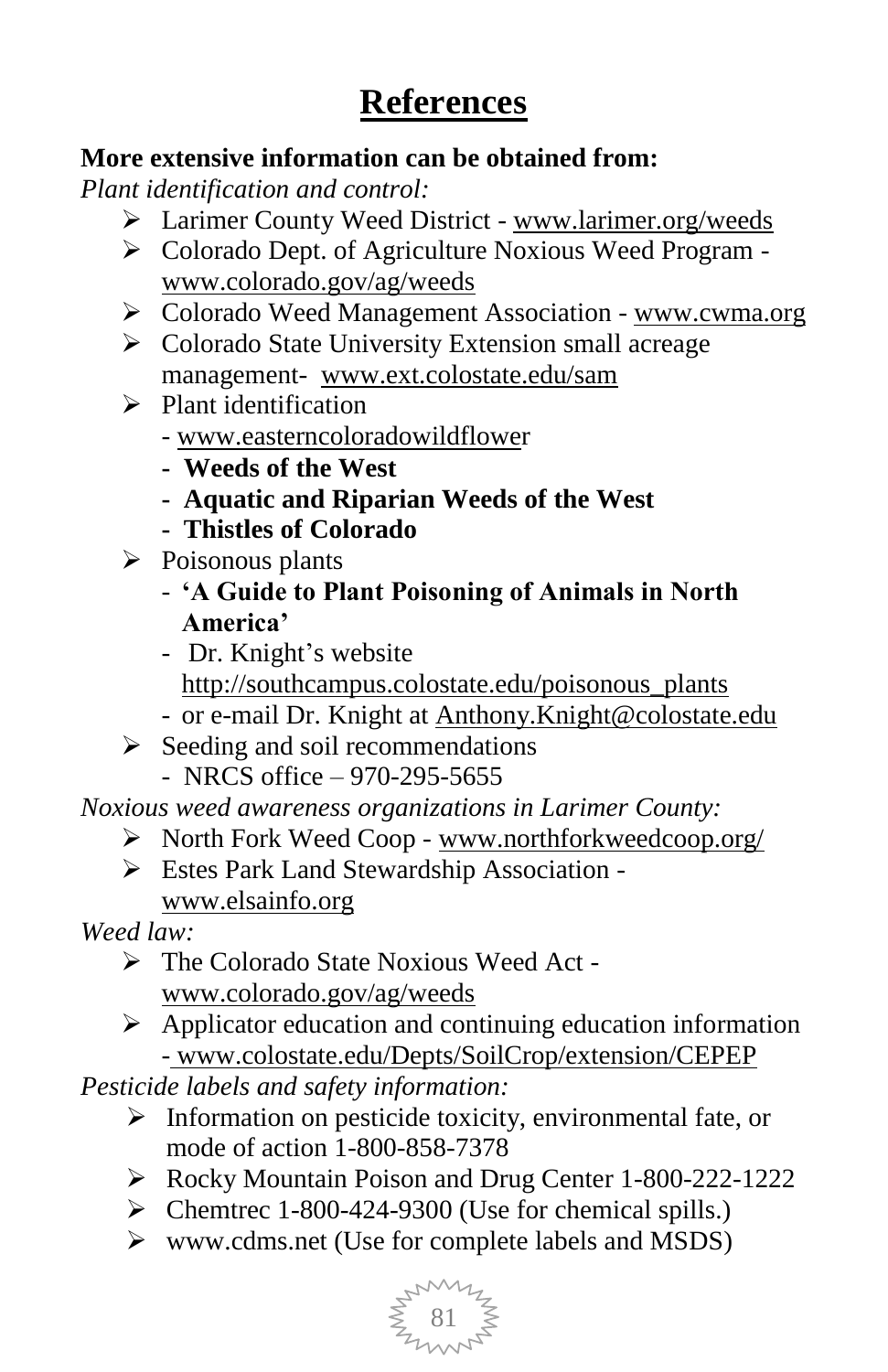## **Glossary**

**Alien plant** – A plant species not native to the United States. **Annuals** – A plant which completes its life cycle in one season, spring through fall.

**Biennials** – Plants that require 2 seasons to complete life cycle. They typically germinate in late summer, over-winter, flower, and set seed by mid-summer of the following year.

**Bolt** – The initial stem arising from rosette leaves as a plant matures. The term 'bolting' is often used to describe the growth stage between rosette and flowering.

**Bracts** – A small leaf-like structure below the flower.

**Calibration -** To check, adjust, or determine spray equipment output. (ex. Gallons Per Acre)

**Containment –** Defined in the Colorado Noxious Weed Act, maintaining an intensively managed buffer zone that separates infested regions, where suppression activities prevail, from largely un-infested regions where eradication activities prevail.

**Eradication -** Defined in the Colorado Noxious Weed Act, reducing the reproductive success of a noxious weed species or specified noxious weed population in largely un-infested regions to zero and permanently elimination the species or population within a specified period of time. Once all specified weed populations are eliminated or prevented from reproducing, intensive efforts continue until the existing seed bank is exhausted.

**Forb -** A broad-leaved herb other than a grass.

**Inflorescence –** The flowering part of the plant.

**Invasive plants –** Plant species that are competitive enough to become dominant in a particular area.

Lifecycle – A description of a plant's duration - annuals, biennials, perennials, simple perennials, winter annuals.

**Lobed –** To cut into shallow segments.

**Native plant –** A plant that is indigenous to Colorado.